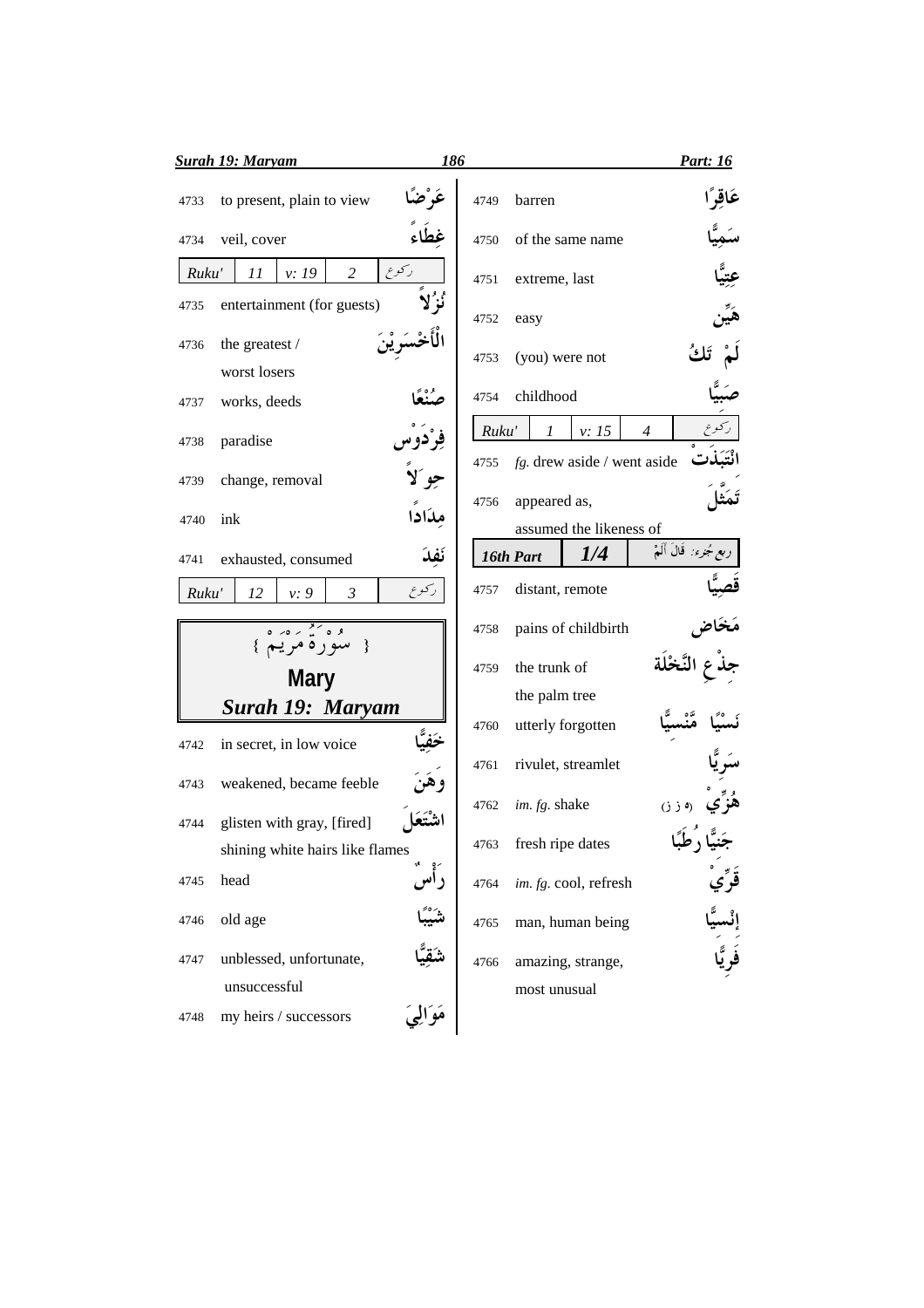|       | <b>Surah 20: Taa-Haa</b>     | 187         |       |                               |                         | Part: 16             |
|-------|------------------------------|-------------|-------|-------------------------------|-------------------------|----------------------|
| 4767  | cradle                       |             | 4785  | assembly, council, company    |                         | نَديَّ               |
| 4768  | so long as I remained        |             | 4786  | outward appearance            |                         |                      |
| 4769  | dutiful, good, kind          |             | 4787  | resort, return                |                         |                      |
| 4770  | presence, witness-box        |             | 4788  | alone, single                 |                         | فَرْدًا              |
| 4771  | how clear a hearer!          |             | 4789  | adversary, opponent           |                         |                      |
| 4772  | how clear a seer!            | بْص         | Ruku' | 5<br>v: 17                    | 8                       | ركوع                 |
| Ruku' | $\overline{c}$<br>v: 25<br>5 | ركوع        | 4790  | to incite                     |                         |                      |
| 4773  | long time, a good while      |             | 4791  | delegation                    |                         |                      |
| 4774  | affectionate, gracious       |             | 4792  | thirsty                       |                         | ور دا                |
| 4775  | I separate / withdraw        | أعْتَزْ ل   | 4793  | monstrous, terrible           |                         | ธี<br>إدا            |
| Ruku' | $\mathfrak{Z}$<br>v:10<br>6  | ركوع        | 4794  | in utter ruin, crashing       |                         | هَلَّا               |
| 4776  | they wasted /                | أضكاغُه ْ ا | 4795  | affection, love               |                         | و آھ<br>و دا         |
|       | neglected / missed           |             |       |                               |                         |                      |
| 4777  | destruction, deception,      |             | 4796  | contentious                   |                         | ڵڐؙٱ                 |
|       | perdition                    |             | 4797  | whisper                       |                         |                      |
| 4778  | ۱۱ ت ي<br>sure to come,      |             | Ruku' | 6<br>v: 16                    | 9                       | ركوع                 |
|       | must come to pass            |             |       |                               |                         |                      |
| 4779  | forgetful                    |             |       | 1/2<br>16th Part              | نصف جُزِء: قَالَ أَكَمْ |                      |
| 4780  | be constant and              |             |       |                               |                         |                      |
|       | patient                      |             |       |                               |                         |                      |
| Ruku' | v: 15<br>7<br>4              | ركوع        |       | Taa-Haa                       |                         |                      |
| 4781  | on knees                     |             |       | Surah 20: Taa-Haa             |                         |                      |
| 4782  | worthy, most deserving       | أَوْلَى     | 4798  | you fall into distress        |                         | نشقی<br>عُلی<br>تَرک |
| 4783  | to be there in fire          |             | 4799  | high                          |                         |                      |
| 4784  | final, fixed, established    |             | 4800  | in depth of earth or anything |                         |                      |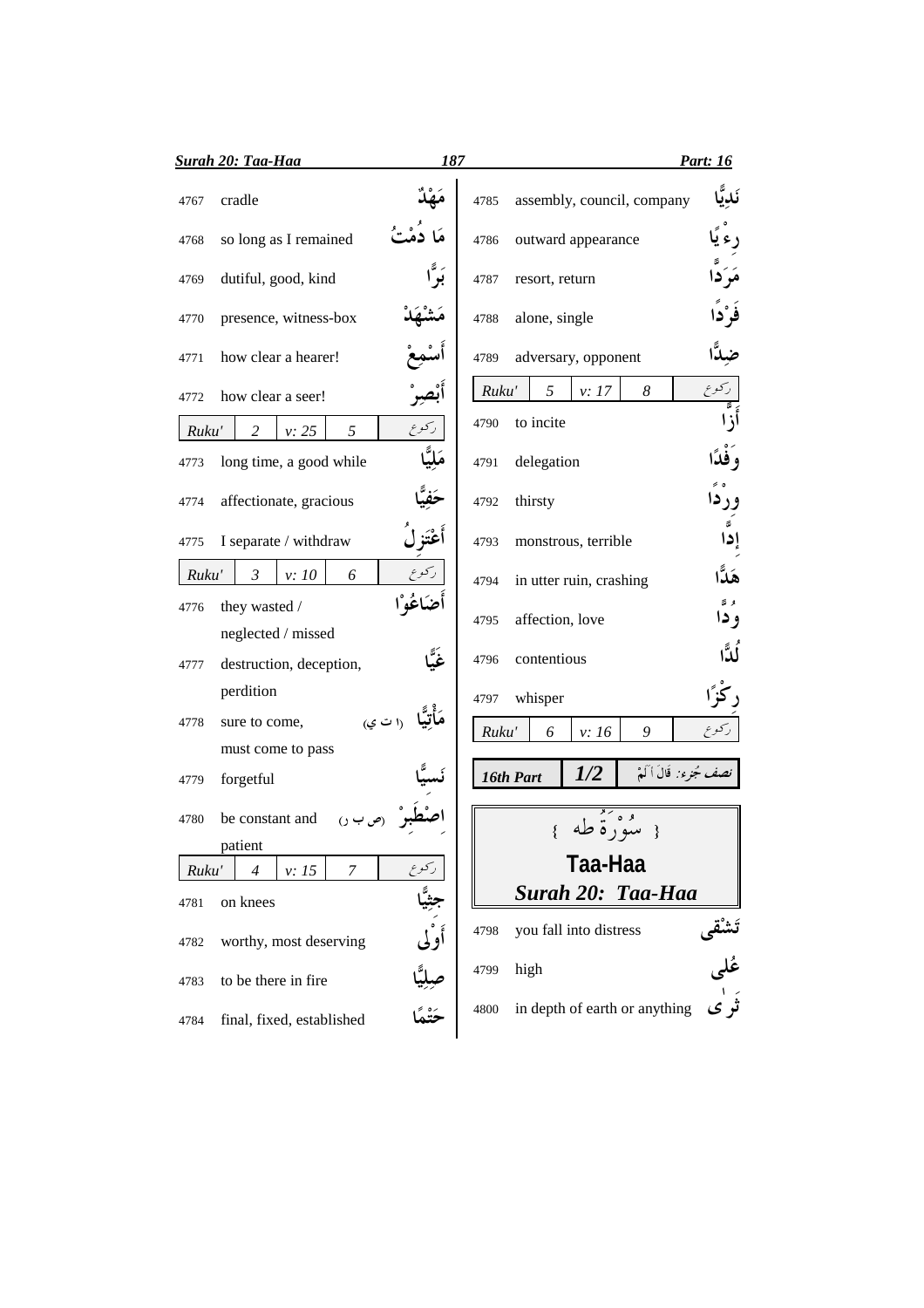|       | <b>Surah 20: Taa-Haa</b>                      | 188     |      |                               | Part: 16                     |
|-------|-----------------------------------------------|---------|------|-------------------------------|------------------------------|
| 4801  | im. pl. wait                                  |         | 4819 | im. expand, enlarge           |                              |
| 4802  | I have seen / perceived                       |         | 4820 | im. loosen, remove            |                              |
| 4803  | live coal, burning brand                      |         | 4821 | knot                          |                              |
| 4804  | im. put off, take off                         |         | 4822 | im. strengthen, confirm       |                              |
| 4805  | dl. two shoes                                 |         | 4823 | my strength                   |                              |
| 4806  | name of a sacred valley in the $\mathcal{L}$  |         | 4824 | im. associate,                |                              |
|       | Sinai peninsula, where Prophet                |         |      | make (him) share              |                              |
| 4807  | Moses ﷺ received revelation.<br>I have chosen |         | 4825 | so that, that                 |                              |
|       |                                               |         | 4826 | (ق ذ ف)<br>im. fg. put, cast, |                              |
|       | (vn.                                          |         |      | throw                         |                              |
|       |                                               |         |      |                               |                              |
| 4808  | I (have) almost                               | أكاد    | 4827 | $pv.$ you may be brought up   |                              |
| 4809  | I (will) keep it hidden                       |         | 4828 | My eyes / supervision         |                              |
| 4810  | you perish                                    |         | 4829 | I show / inform               |                              |
| 4811  | I lean                                        |         | 4830 | cooled, gladdened             |                              |
| 4812  | I beat down fodder /                          |         | 4831 | to put on trial               |                              |
|       | branches / leaves                             |         | 4832 | I have chosen                 |                              |
| 4813  | my sheep                                      |         | 4833 | for myself                    |                              |
| 4814  | uses                                          |         |      |                               |                              |
| 4815  | serpent, snake                                |         | 4834 | ni. dl. do not slacken        |                              |
|       |                                               |         | 4835 | acts hastily                  |                              |
| 4816  | condition, state                              | سِيْرَة |      |                               |                              |
| 4817  | im. draw close, press                         |         | 4836 | gave                          | یَفَرُطُ<br>أَعْطٰی<br>شَتّی |
|       |                                               |         | 4837 | what state, what condition    |                              |
| 4818  | white                                         |         | 4838 | various, diverse              |                              |
| Ruku' | 1<br>v: 24<br>10                              | کو ع    |      |                               |                              |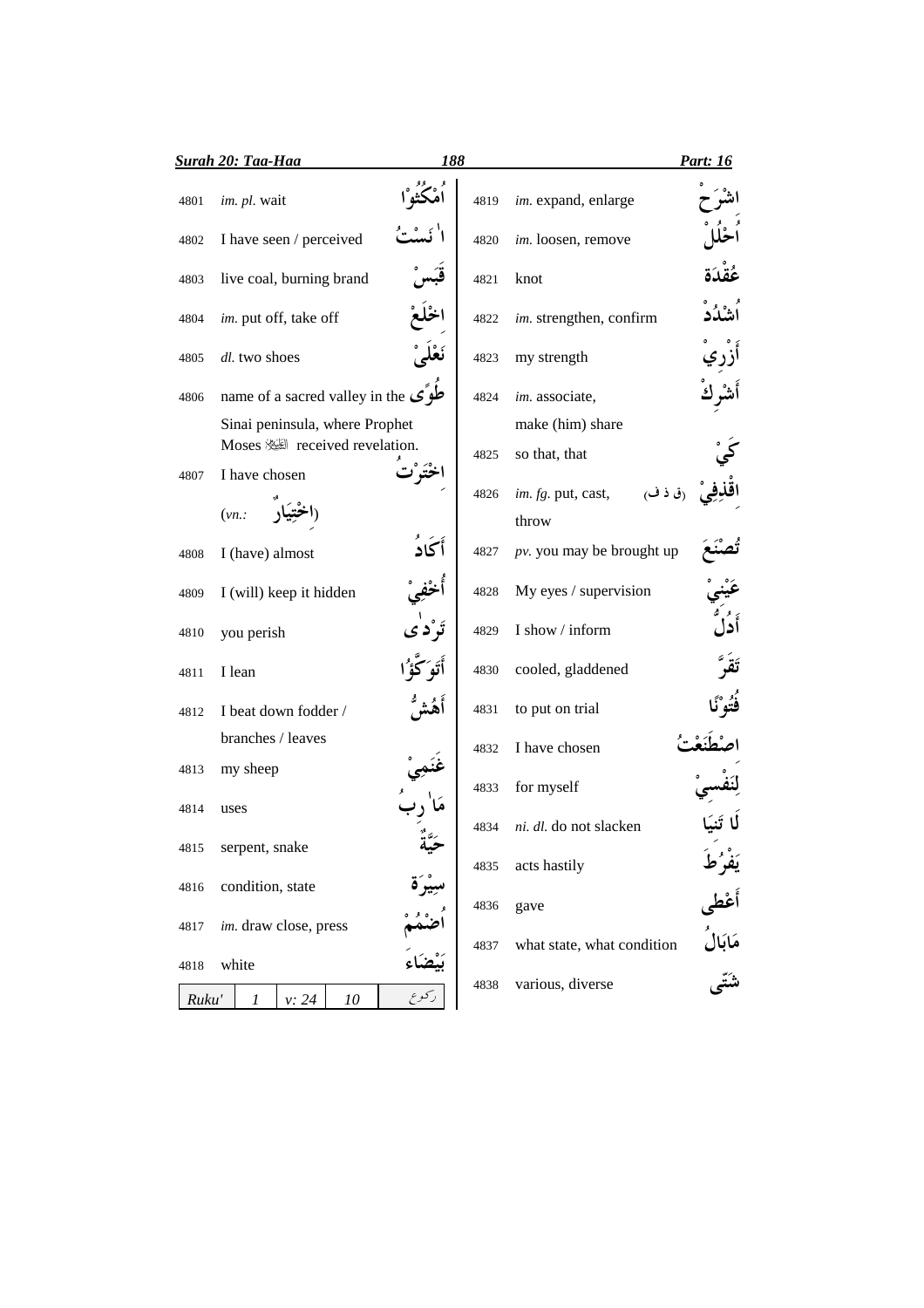| <b>Surah 20: Taa-Haa</b>                                                              | 189                                     | Part: 16                                                                       |
|---------------------------------------------------------------------------------------|-----------------------------------------|--------------------------------------------------------------------------------|
| im. pasture, feed<br>4839                                                             | 4854                                    | در کا<br>to pursue, to overtake                                                |
| men of understanding<br>4840                                                          | 4855                                    | went down, perished                                                            |
| v: 30<br>11<br>Ruku'<br>2                                                             | ركوع<br>4856                            | my track / foot-step                                                           |
| second time<br>4841                                                                   | تَارَٰقَ أَخْر ٰی<br>4857               | name of a man of tricks                                                        |
| a place where both<br>4842                                                            | مَكَانًا سُوًى<br>4858                  | in the era of Prophet Moses<br>طال<br>appeared long, seemed long               |
| shall have equal chances / terms<br>day of the festival / feast أَلَمْزَيْنَة<br>4843 | 4859                                    | body, image                                                                    |
| the time when sun is<br>4844                                                          | 4860                                    | خو ک<br>hollow-sound, lowing sound                                             |
| well up, early forenoon                                                               |                                         | Ruku'<br>$\overline{4}$<br>v: 13<br>13                                         |
| (will) destroy /<br>4845<br>extirpate at once                                         | 4861                                    | O son of my mother,                                                            |
| failed, is lost<br>4846                                                               |                                         | my brother                                                                     |
| best tradition,<br>4847                                                               | 4862                                    | beard                                                                          |
| exemplary doctrine                                                                    | 4863                                    | you did not wait / observe                                                     |
| gained upper hand,<br>4848                                                            | 4864                                    | I took / grasped                                                               |
| overcame<br>ropes (sr.:<br>4849                                                       | 4865                                    | handful                                                                        |
| rods, sticks<br>4850                                                                  | 4866                                    | no touch                                                                       |
| (sr.                                                                                  | 4867                                    | you remained / continued to                                                    |
| 4851<br>appeared, seemed                                                              | 4868                                    | devoted                                                                        |
| conceived<br>4852                                                                     | 4869                                    | <b>حَرَّقنَ</b> رح ر ق)<br>we will burn                                        |
| 3/4<br>16th Part                                                                      | 4870<br>ثلاثة ارباع جُنوء: قَالَ أَلَمْ | to scatter                                                                     |
| $\mathfrak{Z}$<br>v: 22<br>12<br>Ruku'                                                | 4871                                    | و ه≈ِ<br>زرقا<br>blear-eyed with terror,                                       |
| dry path<br>4853                                                                      |                                         | (used when normal color of eyes is<br>changed due to severe pain or<br>terror) |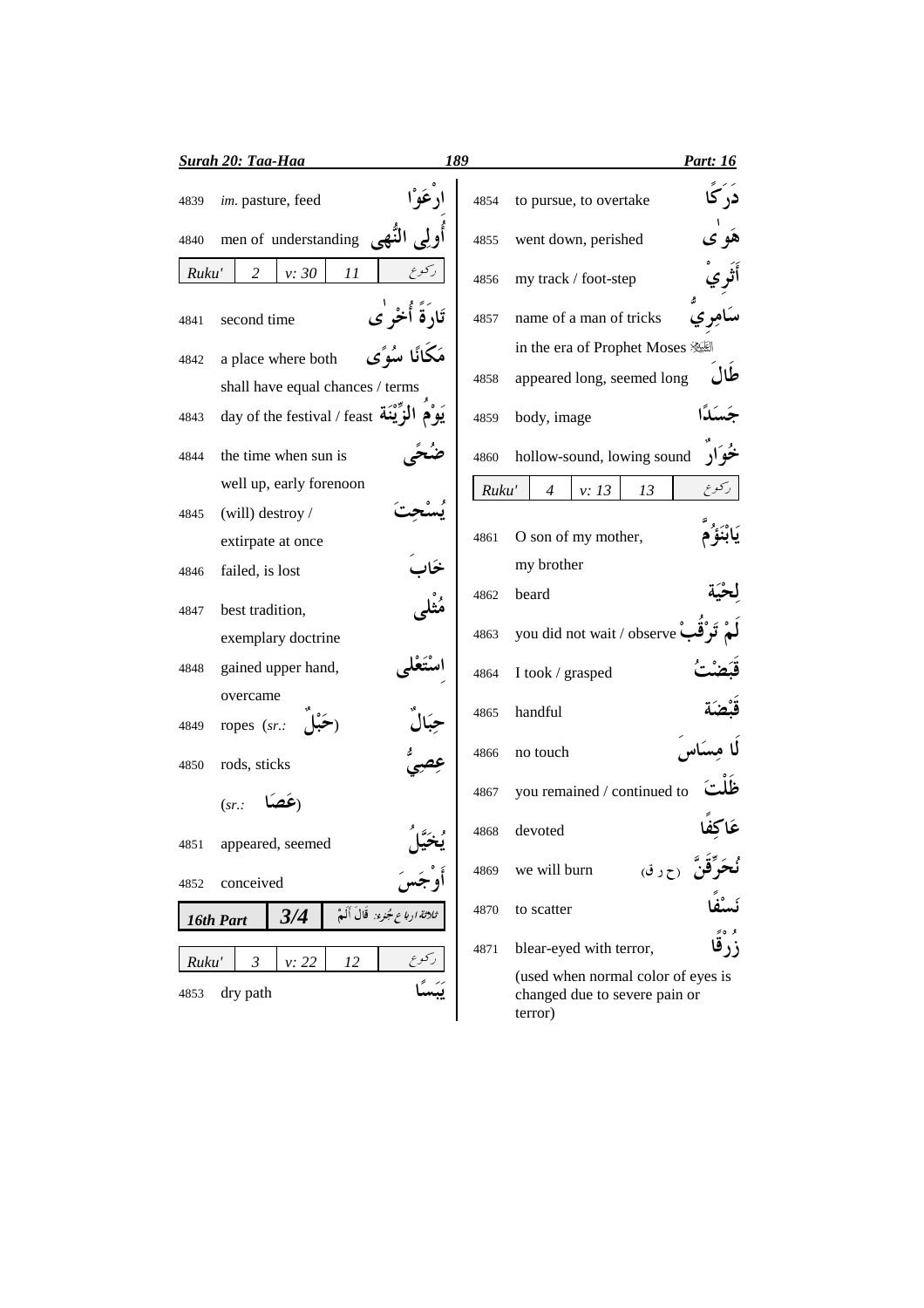|       | <b>Surah 21: Al-Ambiyaa'</b>                  | <i>190</i> | <u>Part: 16</u>                                            |
|-------|-----------------------------------------------|------------|------------------------------------------------------------|
| 4872  | they will speak with low                      |            | we may test / try<br>4889                                  |
|       | voice / murmuring / whispering                |            |                                                            |
| 4873  | better                                        | أمثنا      | ر کو ع<br>Ruku'<br>8<br>17<br>v: 7                         |
| Ruku' | ركوع<br>5<br>v: 15<br>14                      |            | جُزِءِ : اقْتَرَبَ لِلنَّاسِ      17: Part ﴾               |
| 4874  | plain                                         | قاعًا      |                                                            |
| 4875  | smooth and leveled                            |            | { مِيْهُوَنَّهُ الْأَنْبِيَآءِ }                           |
| 4876  | uneven, height                                | أَمْتَا    | <b>The Prophets</b>                                        |
| 4877  | هَمْسَا<br>hollow sound of feet               |            | Surah 21: Al-Ambiyaa'                                      |
| 4878  | fg. humbled                                   | عَنَد      | مُحْدَث<br>pp. new, fresh<br>4890                          |
|       |                                               |            | للهيّة<br>ap. preoccupied, in light<br>4891                |
| 4879  | to diminish, curtailment                      |            | mood, set on passing delights                              |
| 4880  | it may renew                                  |            | ركوع<br>Ruku'<br>$\boldsymbol{l}$<br>v:10<br>$\mathcal{I}$ |
| 4881  | عَزْمًا<br>firmness, steadiness               |            | We have destroyed /<br>4892                                |
|       |                                               |            | shattered                                                  |
| Ruku' | رکوع<br>15<br>6<br>v: 11                      |            | they felt /perceived<br>4893                               |
| 4882  | (56)<br>you shall not<br>be hungry            |            | <b>ُضُوُن</b> <sub>(ر</sub> ك ض<br>they flee<br>4894       |
| 4883  | <b>لَا تَعْرِ ٰى</b> (ع ر ي)<br>you shall not |            | to flee<br>4895                                            |
|       | be naked                                      |            | مَاز الت<br>did not cease, continued<br>4896               |
| 4884  | لَا تَظْمَؤُ الْمَوْمَى<br>you shall not      |            |                                                            |
|       | be thirsty                                    |            | reaped harvest / mowed<br>4897                             |
| 4885  | you shall not suffer                          |            | خامدين<br>ap. pl. extinguished<br>4898                     |
|       | from the sun                                  |            | O(w)<br>they<br>4899                                       |
| 4886  | ضَنْك<br>narrow, shrunken                     |            | weary not, they do not get tired                           |
| Ruku' | ركوع<br>v: 13<br>16<br>7                      |            | لَا يَفْتُرُو <sup>ْنَ</sup><br>they flag not,<br>4900     |
| 4887  | لزامًا<br>inevitable,                         |            | intermit not                                               |
|       | which comes necessarily                       |            | dl. (they) disordered,<br>4901                             |
| 4888  | زَهْرَةٌ<br>splendor                          |            | fallen into ruin                                           |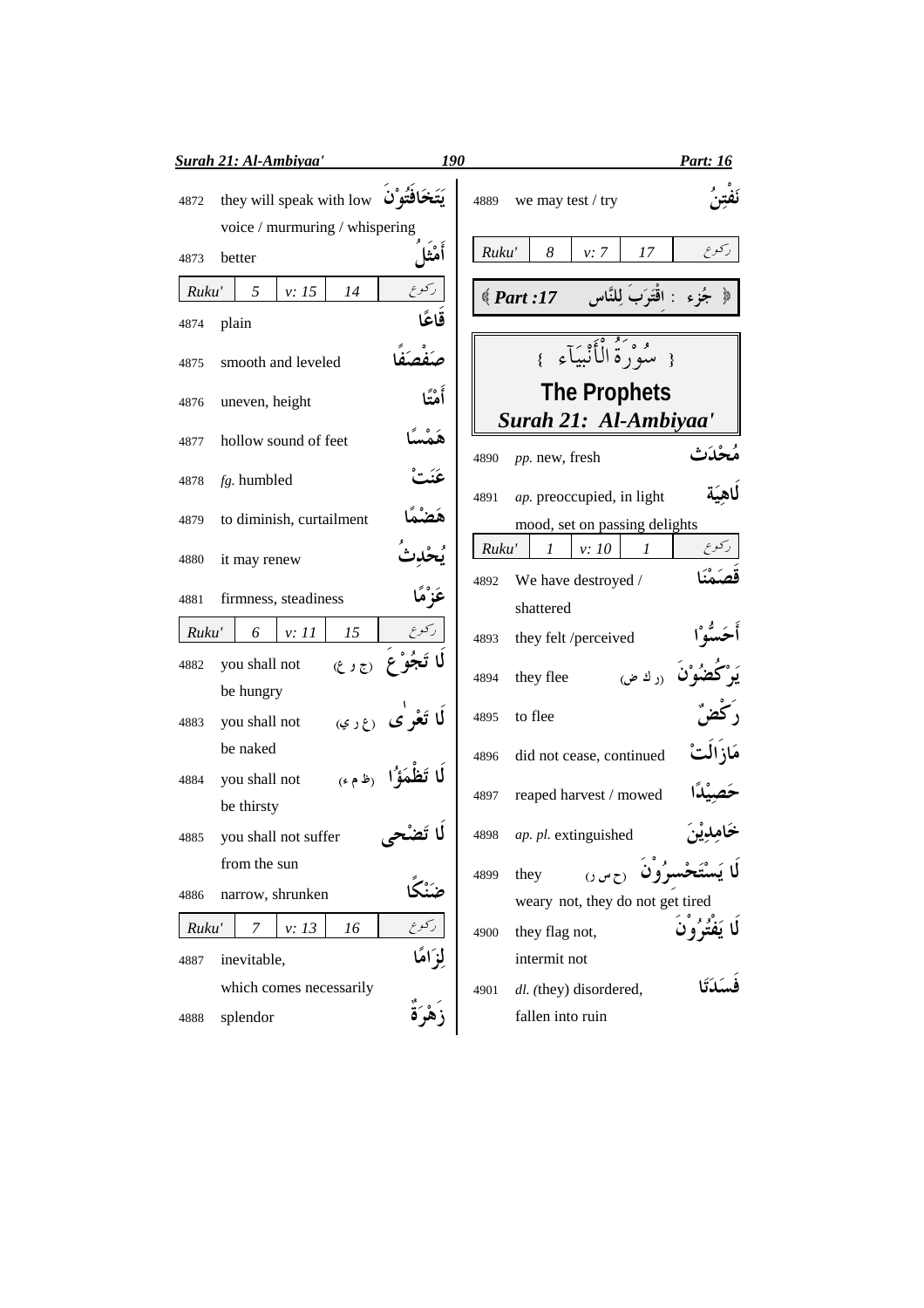|               | <b>Surah 21: Al-Ambiyaa'</b>                                | 191                                        | Part: 17                                    |
|---------------|-------------------------------------------------------------|--------------------------------------------|---------------------------------------------|
| 4902          | im. pl. bring, produce                                      | هَاتُوْا                                   | ربع جُنرِء: اقْتَوَبَ لِلنَّاس<br>17th Part |
| Ruku'         | ركوع<br>2<br>v: 19<br>2                                     | 4919                                       | (م ث ل)<br>images                           |
| 4903<br>4904  | closed up, joined together<br>We parted / cloved / unlocked | $\mathring{\mathbf{B}}$ ،<br>4920<br>فتقنا | pieces, fragments                           |
| 4905          | فجاجًا<br>broad passages                                    | 4921                                       | youth                                       |
| 4906          | roof, canopy                                                | 4922                                       | (ن ط ق)<br>they speak / talk                |
| 4907          | they float /swim                                            | 4923                                       | pv. were relapsed /<br>confounded           |
| 4908          | eternity, permanent life                                    | 4924                                       | im. pl. burn                                |
| 4909          | if you die<br>(م و ت)                                       | 4925                                       | im. fg. be                                  |
| 4910          | they shall not be able<br>to ward off / drive off           | 4926                                       | cool                                        |
| 4911          | will confound / stupefy                                     | Ruku'<br>4927                              | 5<br>5<br>v: 25<br>great distress,          |
| 4912          | to confound,<br>(ب ہ ت)                                     |                                            | awesome calamity                            |
|               | to stupefy, to dumb found                                   | 4928                                       | fg. pastured at night                       |
| Ruku'<br>4913 | ر کو ع<br>$\mathfrak{Z}$<br>$\mathfrak{Z}$<br>v: 12<br>who  | 4929                                       | goat, goats, sheep                          |
| 4914          | guards from, saves from                                     | 4930                                       | We gave understanding,<br>We inspired       |
| 4915          | $pv.$ they will                                             | 4931                                       | art of making                               |
| 4916          | be defended / given company<br>breath                       | 4932<br>نفحة                               | garments, coats                             |
| 4917          | mustard                                                     | 4933<br>خَرْدَا                            | ثُحْصِنَ<br>عَاصِفَة<br>protects, guards    |
| 4918          | light, illumination                                         | 4934                                       | violent, strongly raging                    |
| Ruku'         | ركوع<br>v: 9<br>4<br>4                                      |                                            |                                             |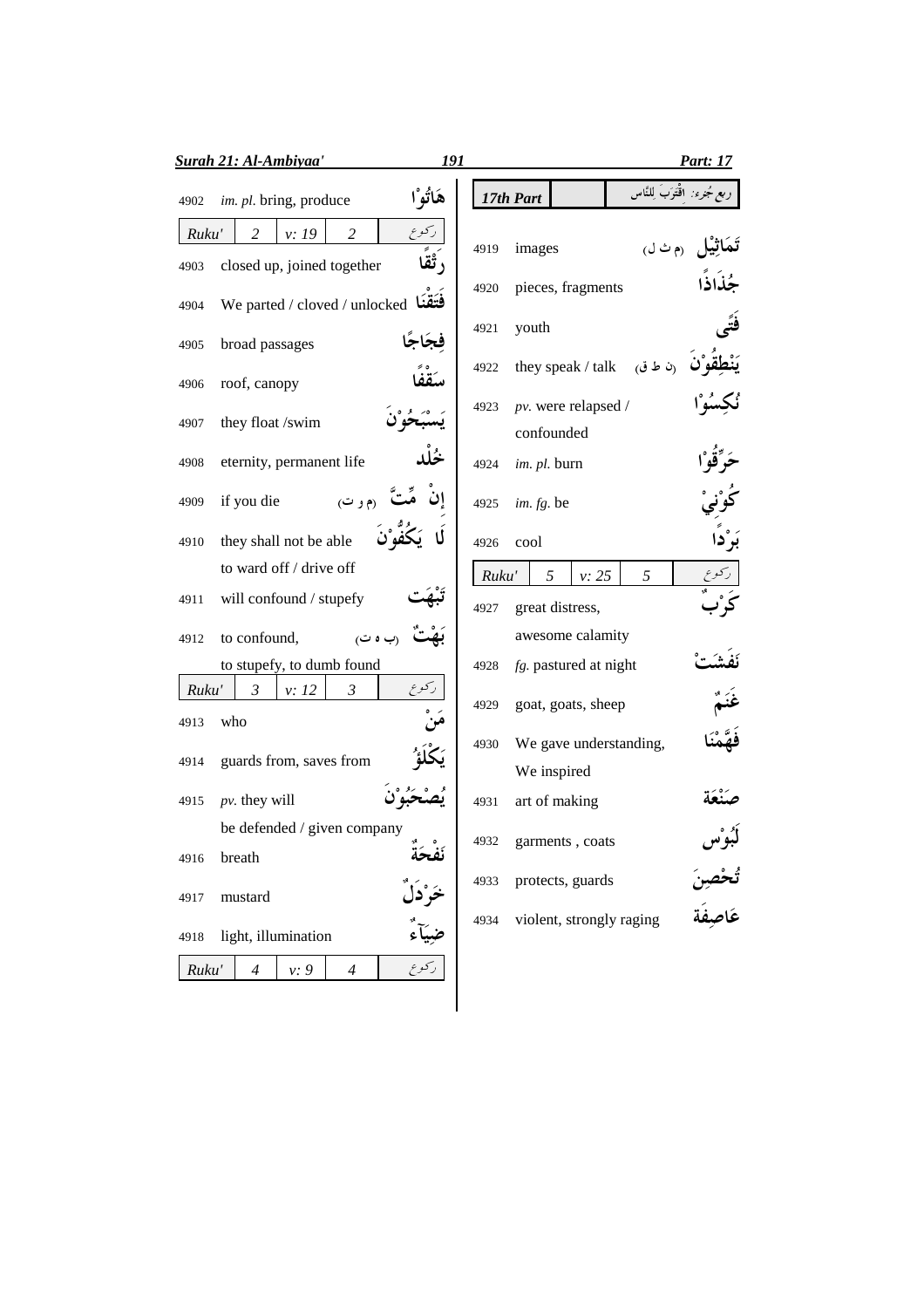|       | Surah 22: Al-Hajj            | 192      |       |                                           | <b>Part: 17</b>               |
|-------|------------------------------|----------|-------|-------------------------------------------|-------------------------------|
| 4935  | they dive                    |          | 4954  | I know not                                |                               |
| 4936  | the companion of the fish    |          | Ruku' | $\overline{7}$<br>v: 19<br>$\overline{7}$ |                               |
|       | (i.e., the Prophet Jonah     |          |       |                                           |                               |
| 4937  | cured, made sound            | أمراج    |       | 1/2<br>17th Part                          | نصف جُنرء: اقْتَوَبَ لِلنَّاس |
| 4938  | fg. preserved                |          |       | { سُوْرَةُ الْحَجِّ }                     |                               |
| 4939  | chastity                     |          |       | The Pilgrimage                            |                               |
| Ruku' | v: 18<br>6<br>6              |          |       | Surah 22: Al-Hajj                         |                               |
| 4940  | rejection, denial            | كفران    |       |                                           |                               |
| 4941  | mound, hill                  |          | 4955  | fg. will forget / forsake(ذه ل            |                               |
| 4942  | hastening, swiftly           |          | 4956  | fg. suckling woman,<br>nursing mother     |                               |
| 4943  | staring widely (in terror)   |          | 4957  | $fg.$ will deliver /                      |                               |
| 4944  | fuel, firewood               |          |       | lay down / drop                           |                               |
| 4945  | those who will come,         |          | 4958  | pregnant                                  |                               |
|       | those who have to come       |          | 4959  | drunken, intoxicated                      |                               |
| 4946  | roaring, wailing             |          | 4960  | rebellious,                               |                               |
| 4947  | pp. kept far away,           |          |       | obstinately rebellious                    |                               |
|       | removed far                  |          | 4961  | turns to (somebody) for                   |                               |
|       |                              |          |       | friendship, be friends                    |                               |
| 4948  | slightest sound              |          | 4962  | clot                                      |                               |
| 4949  | supreme horror, great terror |          | 4963  | lump of flesh, piece of flesh             |                               |
| 4950  | we shall roll up             |          | 4964  | pp. shaped, formed,                       |                               |
| 4951  | to roll up                   | ر<br>طيّ |       | duly formed                               |                               |
| 4952  | written scroll               |          | 4965  | we cause to stay /                        | ئقر                           |
| 4953  | I have proclaimed / warned   |          | 4966  | remain / rest<br>infant                   |                               |
|       |                              |          |       |                                           |                               |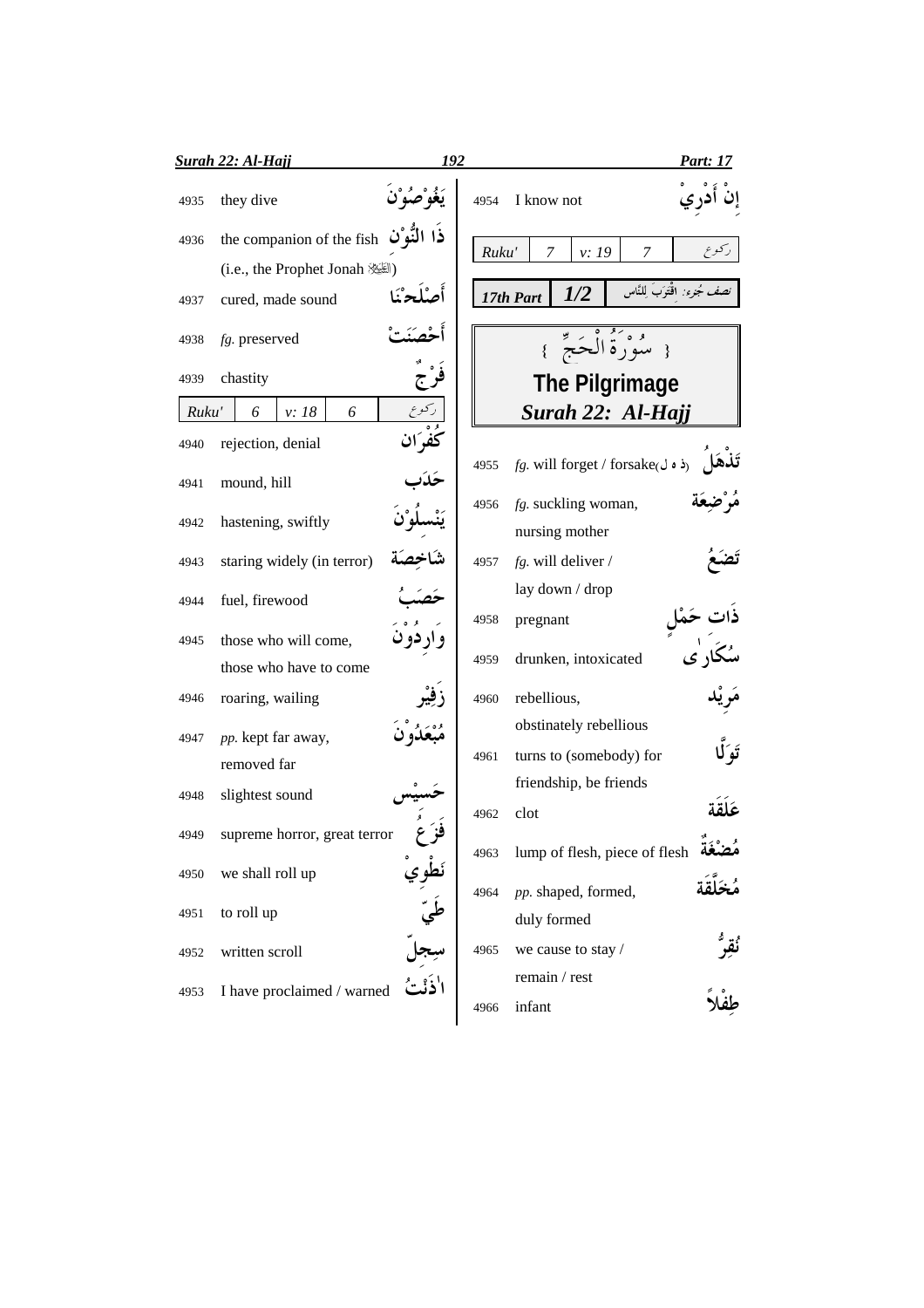|       | Surah 22: Al-Hajj            | 193          |       |                                     | Part: 17 |
|-------|------------------------------|--------------|-------|-------------------------------------|----------|
| 4967  | feeblest old age,            | أرذل العُمْ, | 4985  | pearls                              |          |
|       | abject time of life          |              | 4986  | silk                                |          |
| 4968  | barren, dry and lifeless     | هامدة        |       |                                     |          |
| 4969  | fg. stirred                  |              | 4987  | dweller, (local dweller)            |          |
| 4970  | fg. swelled                  |              | 4988  | visitor, stranger, nomad            | بَاد     |
|       |                              |              | 4989  | profanity, partiality               | الحاد    |
| 4971  | beautiful pairs              |              | Ruku' | $\mathfrak{Z}$<br>v: 3<br>10        | ركوع     |
| 4972  | turning, bending             |              | 4990  | lean camel, lean mount              |          |
| 4973  | side, shoulder               |              | 4991  | deep ravine,                        |          |
| Ruku' | 8<br>v: 10<br>1              | ركوع         |       | distant mountain highways           |          |
| 4974  | verge, edge, border          |              | 4992  | beast of cattle                     |          |
| 4975  | rope, cord                   |              | 4993  | im. pl. eat                         |          |
| 4976  | beasts, animals $(sr, 4)$ )  |              | 4994  | im. pl. feed                        |          |
| 4977  | opponents, antogonists       |              | 4995  | hungry, distressed                  |          |
| 4978  | they disputed /              |              | 4996  | they bring to end / complete $\int$ |          |
|       | contended                    |              | 4997  | unkemptness                         |          |
| 4979  | pv. fg. have been cut out    |              |       |                                     |          |
| 4980  | garments                     |              | 4998  | The Ancient House,<br>Ka'bah        |          |
| 4981  | $pv.$ shall be poured        |              | 4999  | snatch away, carry off              |          |
| 4982  | pv. shall be melted          | بصبحه        | 5000  | makes something to fall             | پوي      |
| 4983  | maces, hooked rods,          |              | 5001  | far, distant, remote                |          |
|       | hammers                      |              | Ruku' | $\overline{4}$<br>v: 8<br>11        |          |
| 4984  | iron                         |              | 5002  | ap. pl. humble ones                 |          |
| Ruku' | $\overline{c}$<br>v: 12<br>9 | ركوع         |       |                                     |          |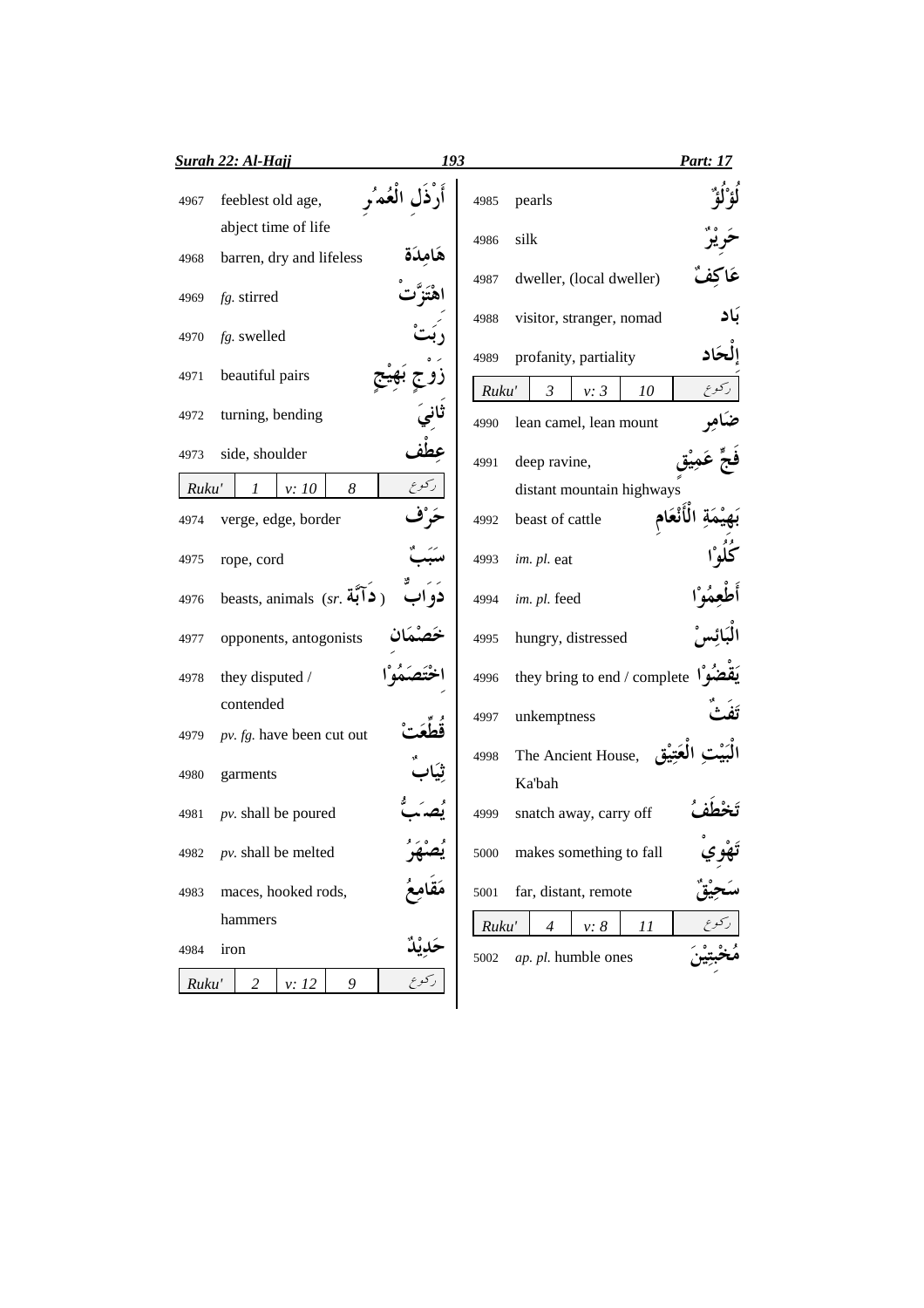|       | <b>Surah 22: Al-Hajj</b>               |        | 194                                 | <b>Part: 17</b> |
|-------|----------------------------------------|--------|-------------------------------------|-----------------|
| 5003  | camels                                 |        | well<br>5018                        |                 |
| 5004  | standing in rows, lined up             |        | pp. deserted, abandoned<br>5019     |                 |
| 5005  | fell down                              |        | castle<br>5020                      |                 |
| 5006  | ap. contended,                         |        | $(pl.$ :                            |                 |
|       | one who lives in contentment           |        | lofty and well-built, fortified     |                 |
| 5007  | beggar                                 |        | 5021                                |                 |
| 5008  | meat, flesh                            |        | become blind<br>5022                | ركوع            |
|       | (sr.                                   |        | Ruku'<br>6<br>v:10<br>13            |                 |
|       |                                        |        | desired, hoped<br>5023              |                 |
| 5009  | who betrays his trust,                 | خَه ان | submit humbly<br>5024               |                 |
|       | treacherous                            |        | barren, void of all hope<br>5025    |                 |
| Ruku' | 5<br>v: 5<br>12                        | ركوع   |                                     |                 |
|       | ثلاثة ارباع مُجزء: اقْتَوَبَ لِلنَّاسِ |        | Ruku'<br>7<br>v: 9<br>14            |                 |
|       | 17th Part                              |        | became green<br>5026                |                 |
| 5010  | $pv.$ permission is given,             | أذن    | 8<br>Ruku'<br>15<br>v: 7            |                 |
|       | sanction is granted                    |        |                                     |                 |
| 5011  | pv. upon whom war                      |        | to fall, that (it) may fall<br>5027 |                 |
|       | is made,                               |        | they attack<br>5028                 |                 |
|       | who are fought against                 |        | Ruku'<br>9<br>$v: \delta$<br>16     |                 |
| 5012  | pv. would have been                    |        |                                     |                 |
|       | pulled down, demolished                |        | fly<br>5029                         |                 |
| 5013  | monasteries, cloisters                 |        | snatches away<br>5030               |                 |
| 5014  | churches                               |        | 5031<br>they cannot release /       |                 |
| 5015  | synagogues                             |        | rescue                              |                 |
| 5016  | I gave respite / rein                  |        | to rescue, to release<br>5032       |                 |
| 5017  | denial, disapproval,                   |        | Ruku'<br>10<br>17<br>v: 6           |                 |
|       | punishment                             |        |                                     |                 |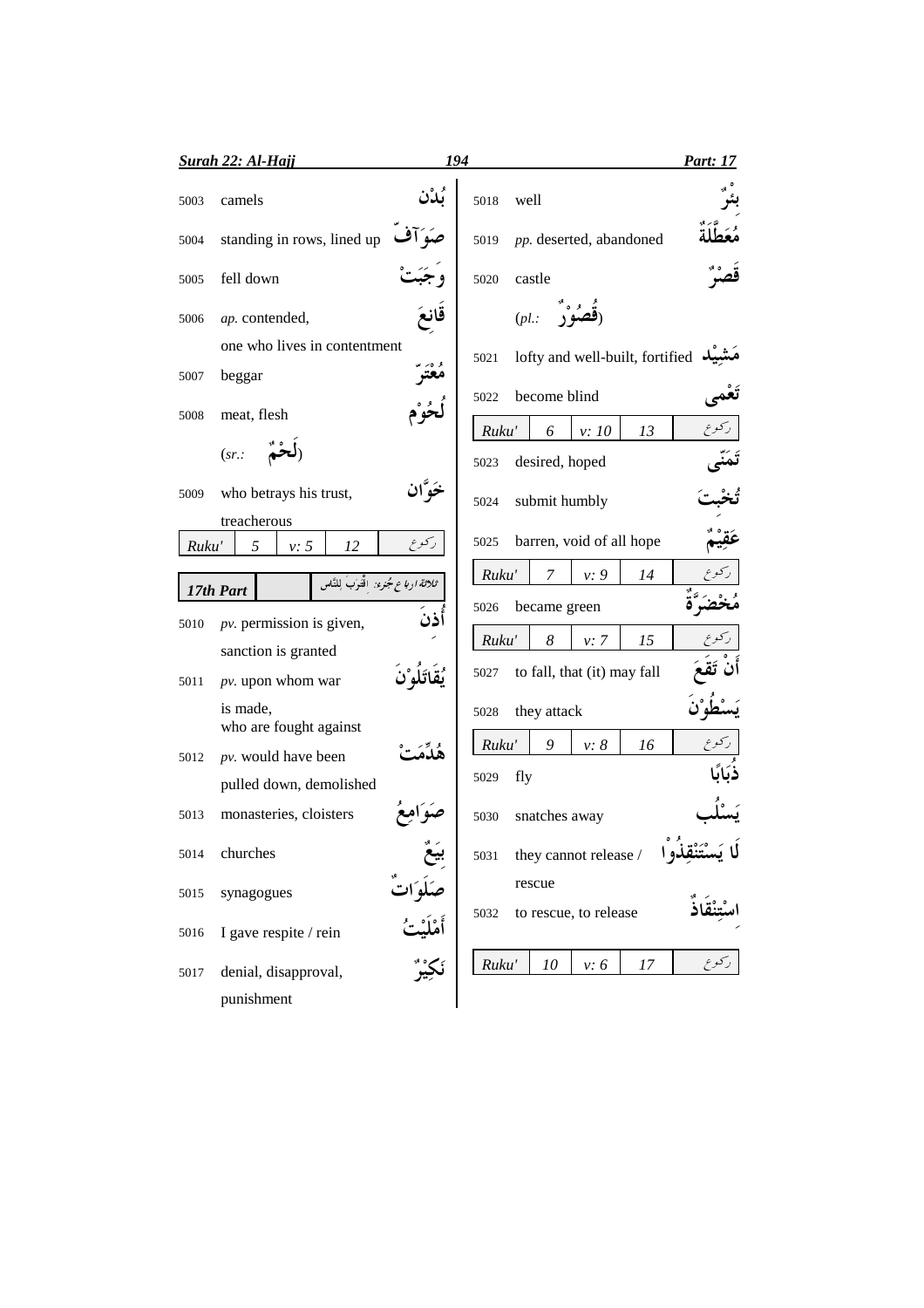| <b>Surah 23: Al-Mu'minoon</b>                         | 195<br>Part: 17                                              |
|-------------------------------------------------------|--------------------------------------------------------------|
| ﴿ جُزِءِ : قَلْ أَفْلَحَ<br>$\text{\textcircled{18}}$ | أَتْرَفَنَا<br>we had given plenty /<br>5045<br>granted ease |
| { سُوْرَةُ الْعُوْمِنُوْنَ }                          | to give plenty<br>5046                                       |
| <b>The Believers</b>                                  | far, very far<br>5047                                        |
| Surah 23: Al-Mu'minoon                                | .<br>غُثاً ءُ<br>rubbish, of dead leaves,<br>5048            |
| private parts relating to sex, $\tau$<br>5033         | wreckage                                                     |
| (فُوْجَ<br>modesty (sr.:                              | تَتْر أ<br>one after another,<br>5049                        |
|                                                       | in succession                                                |
| not blame-worthy,<br>5034                             | high ground, height<br>5050                                  |
| free from blame                                       | ركوع<br>$\mathfrak{Z}$<br>Ruku'<br>v: 18<br>$\mathfrak{Z}$   |
| عَادو ن<br>ap. transgressors,<br>5035                 | زُبُوَّ<br>5051<br>sects                                     |
| exceeding bounds                                      | غمْرَ                                                        |
| د اعُوْنَ<br>ap. those who observe,<br>5036           | confused ignorance, error<br>5052                            |
| keeper (literal: shepherds)                           | groan in supplication<br>5053                                |
| سُلَالَةٌ<br>extract, refined, essence<br>5037        | مو <b>ْن</b> (ن ك ص)<br>pl. you turn<br>5054                 |
| كَسَوْنَا<br>we clothed<br>5038                       | back on your heels                                           |
| طُوَ ائقَ<br>paths, roads, orbits<br>5039             | سکامر ٗا<br>telling fables by night<br>5055                  |
| $(sr.:$ لَم يْقة                                      | pl. you talk senselessly<br>5056                             |
| to take it away<br>5040                               | ربع جُنرء: ۖ قَدْ أَفْلَحَ<br>1/4<br>18th Part               |
| oil<br>5041                                           | رن ك ب<br>those deviating<br>5057                            |
|                                                       | from path                                                    |
| sauce, color, dye<br>5042                             | persisted obstinately<br>5058<br>لجو ا                       |
| ركوع<br>Ruku'<br>$\mathcal{I}$<br>v: 22<br>1          | Ruku'<br>$\overline{4}$<br>$\overline{4}$<br>v: 27           |
| you boarded / embarked<br>5043                        | protects<br>5059                                             |
| ap. those who put<br>5044                             | no protection<br>5060                                        |
| (others) to test                                      | is given against him                                         |
| ركوع<br>Ruku'<br>$\overline{c}$<br>2<br>v: 10         | 5<br>5<br>Ruku'<br>v: 15                                     |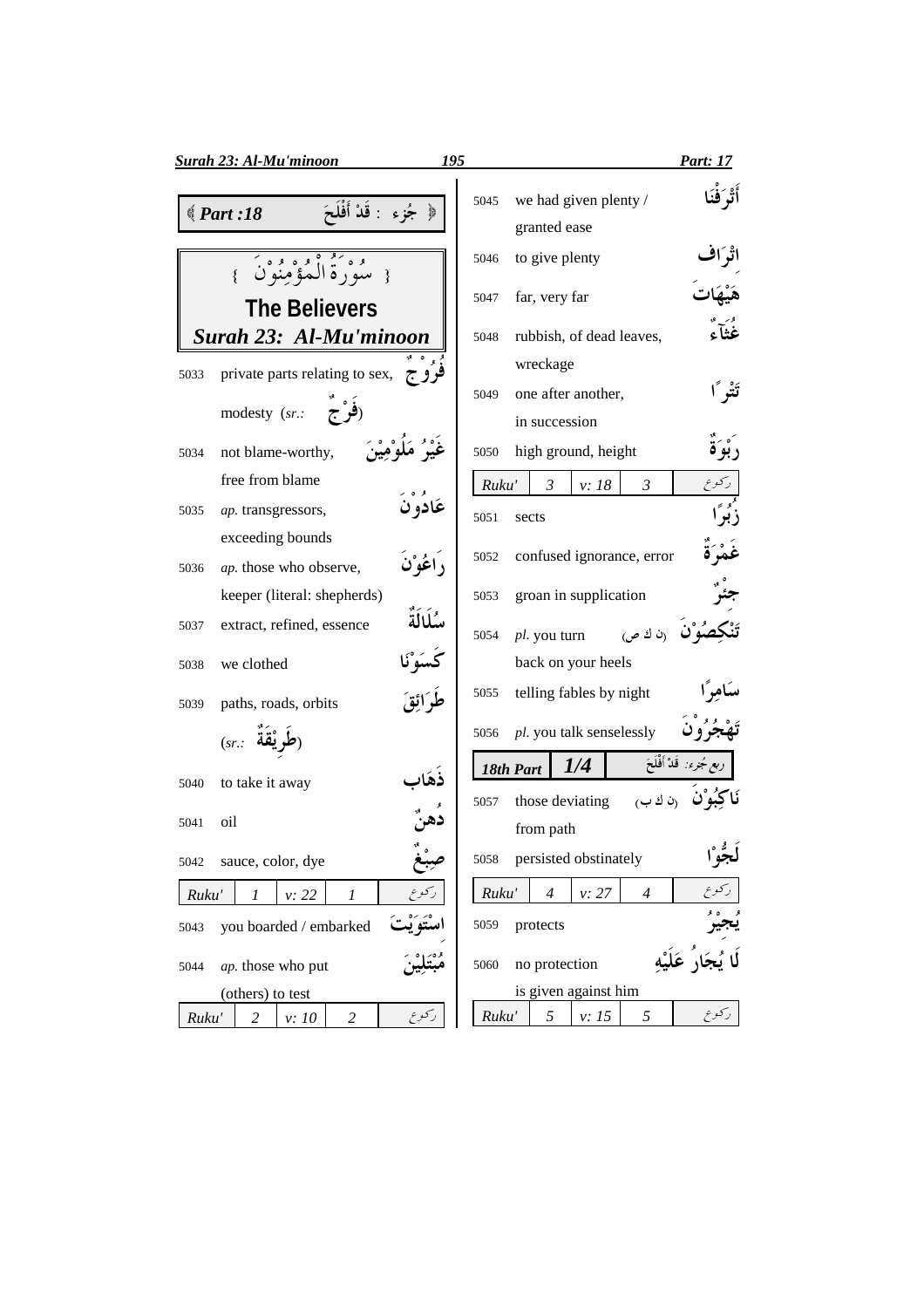| suggestions, whisperings<br>trifle, light matter<br>5077<br>5061<br>قائا<br>ap. one who speaks / utters<br>$fg.$ spreads, propagates<br>5078<br>5062<br>8<br>Ruku'<br>2<br>v: 10<br>ties of kinship<br>5063<br>نصف جُنرء: قَدْ أَفْلَحَ<br>1/2<br>18th Part<br>scorches, burns<br>5064<br>ni. (let them) swear not<br>5079<br>those with their lips<br>5065<br>displaced in pain<br>5080<br>to swear<br>ap. those who count<br>5066<br>pl. innocent<br>5081<br>عَبَثًا<br>in vain, mere idle play<br>5067<br>(of accusations)<br>9<br>$\mathfrak{Z}$<br>v: 6<br>Ruku'<br>ركوع<br>Ruku'<br>v: 26<br>6<br>6<br>pl. you ask permission<br>5082<br>و وَكُولُهُ وَ وَإِنَّا لَهُ وَ إِنَّا إِلَيْهِ مِنْ إِلَيْهِ وَ إِنَّا إِلَيْهِ وَ إِلَيْهِ وَ إِنْ<br>houses not used<br>5083<br><b>The Light</b><br>for living<br><b>Surah 24: An-Noor</b><br>to lower (gaze) / (sights)<br>5084<br>im. pl. flog, scourge<br>5068<br>$fg.$ (let them) display not<br>5085<br>flog<br>5069<br>بُعُوْلَة<br>husbands $(sr.$ (بَعْل<br>5086<br>, أَفَةٌ<br>pity, compassion<br>5070<br>أولى الإربَةِ<br>male servants<br>5087<br>who are beyond sexual desire<br>they accuse /<br>5071<br>launch charges<br>child<br>5088<br>eighty<br>5072<br>hidden / private parts<br>5089<br>5073<br>will avert, averts<br>يدرؤا<br>single (unmarried,<br>5090<br>ركوع<br>Ruku'<br>1<br>v:10<br>7<br>divorced or widowed)<br>calumny, slander, lie<br>5074<br>female slaves<br>5091<br>(أَمَةُ<br>pl. you indulged /<br>5075<br>(sr.<br>murmured<br>slave girls<br>5092<br>pl. you receive / take it up<br>5076 | <b>Surah 24: An-Noor</b> | 196 |  | <b>Part: 18</b> |
|------------------------------------------------------------------------------------------------------------------------------------------------------------------------------------------------------------------------------------------------------------------------------------------------------------------------------------------------------------------------------------------------------------------------------------------------------------------------------------------------------------------------------------------------------------------------------------------------------------------------------------------------------------------------------------------------------------------------------------------------------------------------------------------------------------------------------------------------------------------------------------------------------------------------------------------------------------------------------------------------------------------------------------------------------------------------------------------------------------------------------------------------------------------------------------------------------------------------------------------------------------------------------------------------------------------------------------------------------------------------------------------------------------------------------------------------------------------------------------------------------------------------------------------------------------------------------------|--------------------------|-----|--|-----------------|
|                                                                                                                                                                                                                                                                                                                                                                                                                                                                                                                                                                                                                                                                                                                                                                                                                                                                                                                                                                                                                                                                                                                                                                                                                                                                                                                                                                                                                                                                                                                                                                                    |                          |     |  |                 |
|                                                                                                                                                                                                                                                                                                                                                                                                                                                                                                                                                                                                                                                                                                                                                                                                                                                                                                                                                                                                                                                                                                                                                                                                                                                                                                                                                                                                                                                                                                                                                                                    |                          |     |  |                 |
|                                                                                                                                                                                                                                                                                                                                                                                                                                                                                                                                                                                                                                                                                                                                                                                                                                                                                                                                                                                                                                                                                                                                                                                                                                                                                                                                                                                                                                                                                                                                                                                    |                          |     |  |                 |
|                                                                                                                                                                                                                                                                                                                                                                                                                                                                                                                                                                                                                                                                                                                                                                                                                                                                                                                                                                                                                                                                                                                                                                                                                                                                                                                                                                                                                                                                                                                                                                                    |                          |     |  |                 |
|                                                                                                                                                                                                                                                                                                                                                                                                                                                                                                                                                                                                                                                                                                                                                                                                                                                                                                                                                                                                                                                                                                                                                                                                                                                                                                                                                                                                                                                                                                                                                                                    |                          |     |  |                 |
|                                                                                                                                                                                                                                                                                                                                                                                                                                                                                                                                                                                                                                                                                                                                                                                                                                                                                                                                                                                                                                                                                                                                                                                                                                                                                                                                                                                                                                                                                                                                                                                    |                          |     |  |                 |
|                                                                                                                                                                                                                                                                                                                                                                                                                                                                                                                                                                                                                                                                                                                                                                                                                                                                                                                                                                                                                                                                                                                                                                                                                                                                                                                                                                                                                                                                                                                                                                                    |                          |     |  |                 |
|                                                                                                                                                                                                                                                                                                                                                                                                                                                                                                                                                                                                                                                                                                                                                                                                                                                                                                                                                                                                                                                                                                                                                                                                                                                                                                                                                                                                                                                                                                                                                                                    |                          |     |  |                 |
|                                                                                                                                                                                                                                                                                                                                                                                                                                                                                                                                                                                                                                                                                                                                                                                                                                                                                                                                                                                                                                                                                                                                                                                                                                                                                                                                                                                                                                                                                                                                                                                    |                          |     |  |                 |
|                                                                                                                                                                                                                                                                                                                                                                                                                                                                                                                                                                                                                                                                                                                                                                                                                                                                                                                                                                                                                                                                                                                                                                                                                                                                                                                                                                                                                                                                                                                                                                                    |                          |     |  |                 |
|                                                                                                                                                                                                                                                                                                                                                                                                                                                                                                                                                                                                                                                                                                                                                                                                                                                                                                                                                                                                                                                                                                                                                                                                                                                                                                                                                                                                                                                                                                                                                                                    |                          |     |  |                 |
|                                                                                                                                                                                                                                                                                                                                                                                                                                                                                                                                                                                                                                                                                                                                                                                                                                                                                                                                                                                                                                                                                                                                                                                                                                                                                                                                                                                                                                                                                                                                                                                    |                          |     |  |                 |
|                                                                                                                                                                                                                                                                                                                                                                                                                                                                                                                                                                                                                                                                                                                                                                                                                                                                                                                                                                                                                                                                                                                                                                                                                                                                                                                                                                                                                                                                                                                                                                                    |                          |     |  |                 |
|                                                                                                                                                                                                                                                                                                                                                                                                                                                                                                                                                                                                                                                                                                                                                                                                                                                                                                                                                                                                                                                                                                                                                                                                                                                                                                                                                                                                                                                                                                                                                                                    |                          |     |  |                 |
|                                                                                                                                                                                                                                                                                                                                                                                                                                                                                                                                                                                                                                                                                                                                                                                                                                                                                                                                                                                                                                                                                                                                                                                                                                                                                                                                                                                                                                                                                                                                                                                    |                          |     |  |                 |
|                                                                                                                                                                                                                                                                                                                                                                                                                                                                                                                                                                                                                                                                                                                                                                                                                                                                                                                                                                                                                                                                                                                                                                                                                                                                                                                                                                                                                                                                                                                                                                                    |                          |     |  |                 |
|                                                                                                                                                                                                                                                                                                                                                                                                                                                                                                                                                                                                                                                                                                                                                                                                                                                                                                                                                                                                                                                                                                                                                                                                                                                                                                                                                                                                                                                                                                                                                                                    |                          |     |  |                 |
|                                                                                                                                                                                                                                                                                                                                                                                                                                                                                                                                                                                                                                                                                                                                                                                                                                                                                                                                                                                                                                                                                                                                                                                                                                                                                                                                                                                                                                                                                                                                                                                    |                          |     |  |                 |
|                                                                                                                                                                                                                                                                                                                                                                                                                                                                                                                                                                                                                                                                                                                                                                                                                                                                                                                                                                                                                                                                                                                                                                                                                                                                                                                                                                                                                                                                                                                                                                                    |                          |     |  |                 |
|                                                                                                                                                                                                                                                                                                                                                                                                                                                                                                                                                                                                                                                                                                                                                                                                                                                                                                                                                                                                                                                                                                                                                                                                                                                                                                                                                                                                                                                                                                                                                                                    |                          |     |  |                 |
|                                                                                                                                                                                                                                                                                                                                                                                                                                                                                                                                                                                                                                                                                                                                                                                                                                                                                                                                                                                                                                                                                                                                                                                                                                                                                                                                                                                                                                                                                                                                                                                    |                          |     |  |                 |
|                                                                                                                                                                                                                                                                                                                                                                                                                                                                                                                                                                                                                                                                                                                                                                                                                                                                                                                                                                                                                                                                                                                                                                                                                                                                                                                                                                                                                                                                                                                                                                                    |                          |     |  |                 |
|                                                                                                                                                                                                                                                                                                                                                                                                                                                                                                                                                                                                                                                                                                                                                                                                                                                                                                                                                                                                                                                                                                                                                                                                                                                                                                                                                                                                                                                                                                                                                                                    |                          |     |  |                 |
|                                                                                                                                                                                                                                                                                                                                                                                                                                                                                                                                                                                                                                                                                                                                                                                                                                                                                                                                                                                                                                                                                                                                                                                                                                                                                                                                                                                                                                                                                                                                                                                    |                          |     |  |                 |
|                                                                                                                                                                                                                                                                                                                                                                                                                                                                                                                                                                                                                                                                                                                                                                                                                                                                                                                                                                                                                                                                                                                                                                                                                                                                                                                                                                                                                                                                                                                                                                                    |                          |     |  |                 |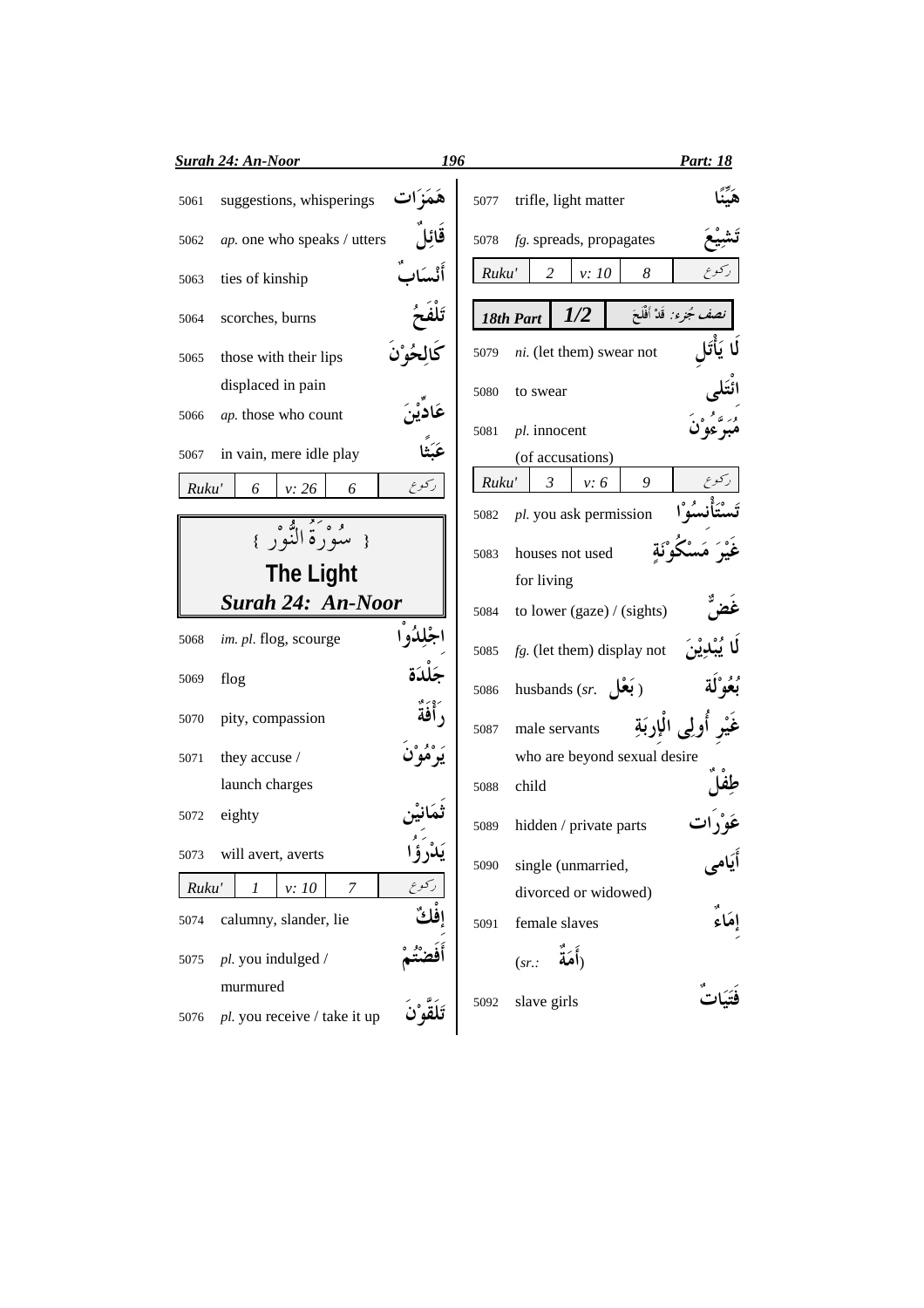|       | <b>Surah 24: An-Noor</b>            | 197                   |                                                       | Part: 18        |
|-------|-------------------------------------|-----------------------|-------------------------------------------------------|-----------------|
| 5093  | prostitution, whoredom              | ىغاء                  | rain<br>5112                                          | و دق            |
| 5094  | chastity, fortification             |                       | between, midst<br>5113                                |                 |
| 5095  | goods, enjoyments,                  |                       | hail, cold<br>5114                                    |                 |
|       | pleasures                           |                       | flashing<br>5115                                      |                 |
| Ruku' | $v: \delta$<br>10<br>$\overline{4}$ |                       | those who come with all<br>5116                       |                 |
| 5096  | niche                               |                       | submissions                                           |                 |
| 5097  | lamp                                |                       | will deal unjustly,<br>5117                           |                 |
| 5098  | glass                               |                       | will wrong them in judgment                           |                 |
| 5099  | star                                |                       | Ruku'<br>6<br>v: 10<br>12                             | ركوع            |
| 5100  | shining, brilliant, radiant         | دري                   | ثلاثة ارباع جُزء: قَدْ أَفْلَحَ<br>3/4<br>18th Part   |                 |
| 5101  | $pv.$ kindled, lit                  | <sup>و ه</sup> ُقَدُّ |                                                       |                 |
| 5102  | oil                                 |                       | will give inheritance,<br>5118<br>will make successor |                 |
| 5103  | glows forth, gives light            |                       | ap. those who<br>5119                                 |                 |
| 5104  | $pv.$ be raised / exalted           |                       | frustrate (others)                                    |                 |
| 5105  | turn about, overturn                |                       | Ruku'<br>7<br>$v: \, 7$<br>13                         | ركوع            |
| 5106  | mirage                              |                       | seeks permission<br>5120                              |                 |
| 5107  | sandy desert                        |                       | to ask leave / permission<br>5121                     |                 |
| 5108  | thirsty                             | ظَمَا'نُ              | puberty<br>5122                                       |                 |
| 5109  | deep                                |                       | pl. you lay aside<br>5123                             | حلم<br>تَصَعُوْ |
| 5110  | can not, hardly                     |                       | noon time,<br>5124                                    |                 |
| Ruku' | 5<br>v: 6<br>11                     |                       | middle of the day                                     |                 |
| 5111  | layers, piled up                    |                       | children<br>5125                                      |                 |
|       | one upon other                      |                       |                                                       |                 |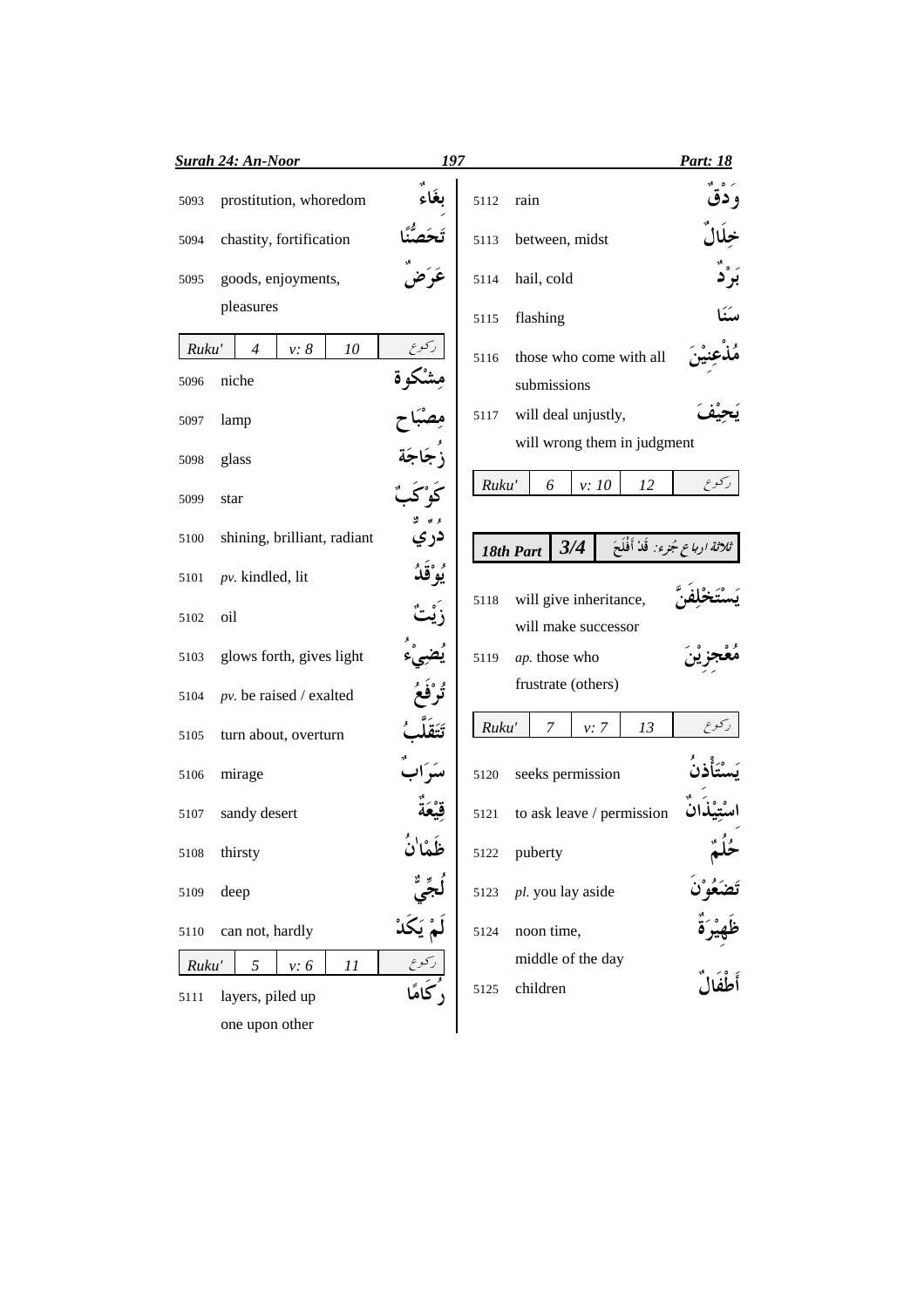|       | <b>Surah 25: Al-Furgaan</b>    | 198        |               |                    |                               |    | Part: 18                            |
|-------|--------------------------------|------------|---------------|--------------------|-------------------------------|----|-------------------------------------|
| 5126  | old women (who do not          | قە اعد     | 5137          |                    | resurrection,                 |    |                                     |
|       | have any longing for marriage) |            |               |                    | to raise the dead             |    |                                     |
| 5127  | (women) who make               |            | 5138          | helped             |                               |    | أعَان                               |
|       | display of their beauty        |            | 5139          |                    | pv. are dictated / read out   |    |                                     |
| 5128  | lame                           |            |               |                    |                               |    |                                     |
| 5129  | pl. paternal uncles            | أَعْمَام   | 5140          | walks              |                               |    |                                     |
| 5130  | sr. father's brother           | عَمٌ       | 5141          | markets            |                               |    |                                     |
| 5131  | paternal aunts                 |            |               | (sr.               | (سَوَّق                       |    |                                     |
|       | (father's sisters) (sr.:       |            | Ruku'<br>5142 | 1<br>palaces       | v: 9                          | 16 |                                     |
| 5132  | maternal uncles (mother's      | أخوال      | 5143          | fury, rage         |                               |    |                                     |
|       | brothers) (sr.: أَخَالَ        |            | 5144          |                    | narrow, constricted           |    |                                     |
|       | 5132a mother's sisters         |            | 5145          |                    | pp. pl. bound /               |    |                                     |
|       | 5132b separately               | أشَّتَاتًا |               |                    | chained together              |    |                                     |
|       |                                |            | 5146          | destruction        |                               |    |                                     |
| Ruku' | 8<br>v: 4<br>14                |            | 5147          |                    | you led astray /              |    |                                     |
| 5133  | matter, affair                 |            |               |                    | misled (others)               |    |                                     |
| 5134  | they slip away                 |            | 5148          |                    | destroyed, devoid of all good |    |                                     |
|       | secretly from                  |            |               |                    |                               |    |                                     |
| 5135  | to slip away secretly from ومن |            | Ruku'         | 2                  | v: 11                         | 17 | كوع                                 |
|       |                                |            |               |                    |                               |    |                                     |
| 5136  | surreptitiously, hiding        | لِوَاذَا   |               | $\langle$ Part :19 |                               |    | ﴿ جُزء : وَقَالَ الَّذِيْنَ         |
| Ruku' | 9<br>v: 3<br>15                | ركوع       | 5149          | barrier, ban       |                               |    |                                     |
|       | { سُوَرَةُ الْفُرْقَانَ }      |            | 5150          | motes, dust        |                               |    |                                     |
|       | <b>The Criterion</b>           |            |               |                    |                               |    | هَبَاءً<br>مَنْثُوْ <sub>ن</sub> ًا |
|       | Surah 25: Al-Furgaan           |            | 5151          | be scattered       |                               |    |                                     |
|       |                                |            |               |                    |                               |    |                                     |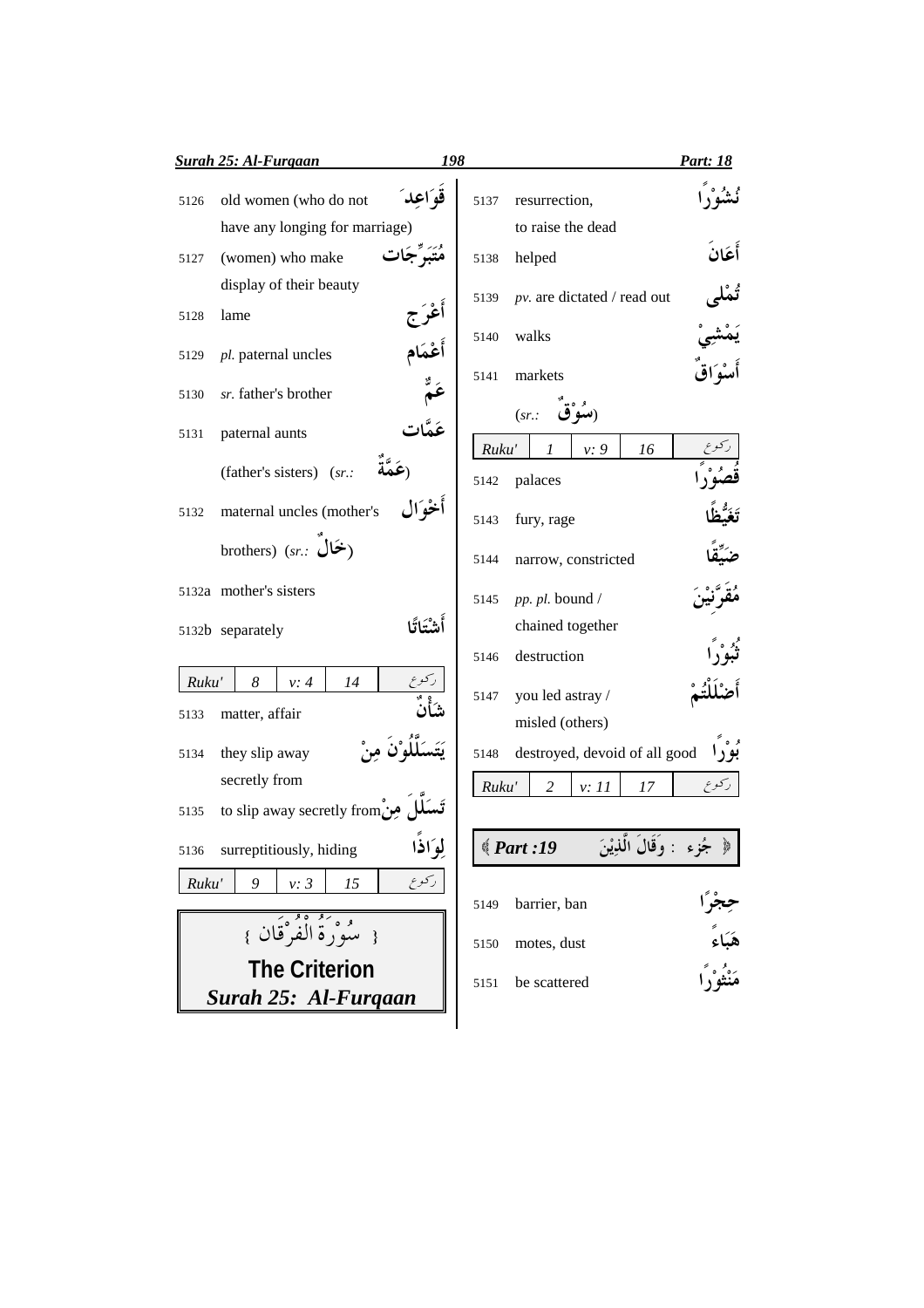|       | <b>Surah 25: Al-Furgaan</b>              | 199               |       |                                         | Part: 19                             |
|-------|------------------------------------------|-------------------|-------|-----------------------------------------|--------------------------------------|
| 5152  | place of noon day rest /                 |                   | 5168  | bitter                                  |                                      |
|       | repose                                   |                   | 5169  | barrier, partition                      |                                      |
| 5153  | clouds                                   |                   | 5170  | relationship (of blood),                |                                      |
| 5154  | shall bite                               |                   |       | ties of kinship                         |                                      |
|       | 5154a. betrayer                          |                   | 5171  | relationships through                   |                                      |
| 5155  | pp. one who is neglected /<br>discarded  |                   | Ruku' | wedlock<br>5<br>$\mathfrak{Z}$<br>v: 16 |                                      |
| 5156  | gradually, slow and                      |                   | 5172  | lamp                                    |                                      |
|       | well arranged                            |                   | 5173  | following one another                   |                                      |
| 5157  | explanation, interpretation              |                   | 5174  | they walk                               |                                      |
| Ruku' | $\mathfrak{Z}$<br>v: 14<br>1             | ركوع<br>دَمَّرَ   | 5175  | modestly, gently                        |                                      |
| 5158  | destroyed completely,<br>annihilated     |                   | 5176  | they pass / spend the night             |                                      |
| 5159  | the people of                            |                   | 5177  | anguish,                                |                                      |
|       | Ar-Rass                                  |                   |       | complete destruction                    |                                      |
| 5160  | utter ruin / destruction                 |                   | 5178  | they spend stingily /                   |                                      |
| Ruku' | $\overline{c}$<br>$\overline{4}$<br>v:10 |                   |       | niggardly                               |                                      |
| 5161  | shadow                                   |                   | 5179  | balanced, just                          |                                      |
| 5162  | guide, pilot                             |                   | 5180  | disgraced, disdained,                   |                                      |
| 5163  | repose, cause of rest                    |                   |       | in ignominy                             |                                      |
| 5164  | joined yet separate /                    |                   | 5181  | high places, high stations              |                                      |
|       | independent                              | مرج               | 5182  | (would) not concern with                | مَا يَعْبَؤُ                         |
| 5165  | sweet                                    |                   |       | 5182a cleaving, inevitable              | لَوْ اهًا                            |
| 5166  | thirst-quenching                         | عَذْبٌ<br>فُوَاتٌ | Ruku' | 6<br>v: 17<br>$\overline{4}$            | ركوع                                 |
| 5167  | salt                                     |                   |       | 19th Part                               | ر <i>بع جُزء:</i> وَقَالَ الَّذِيْنَ |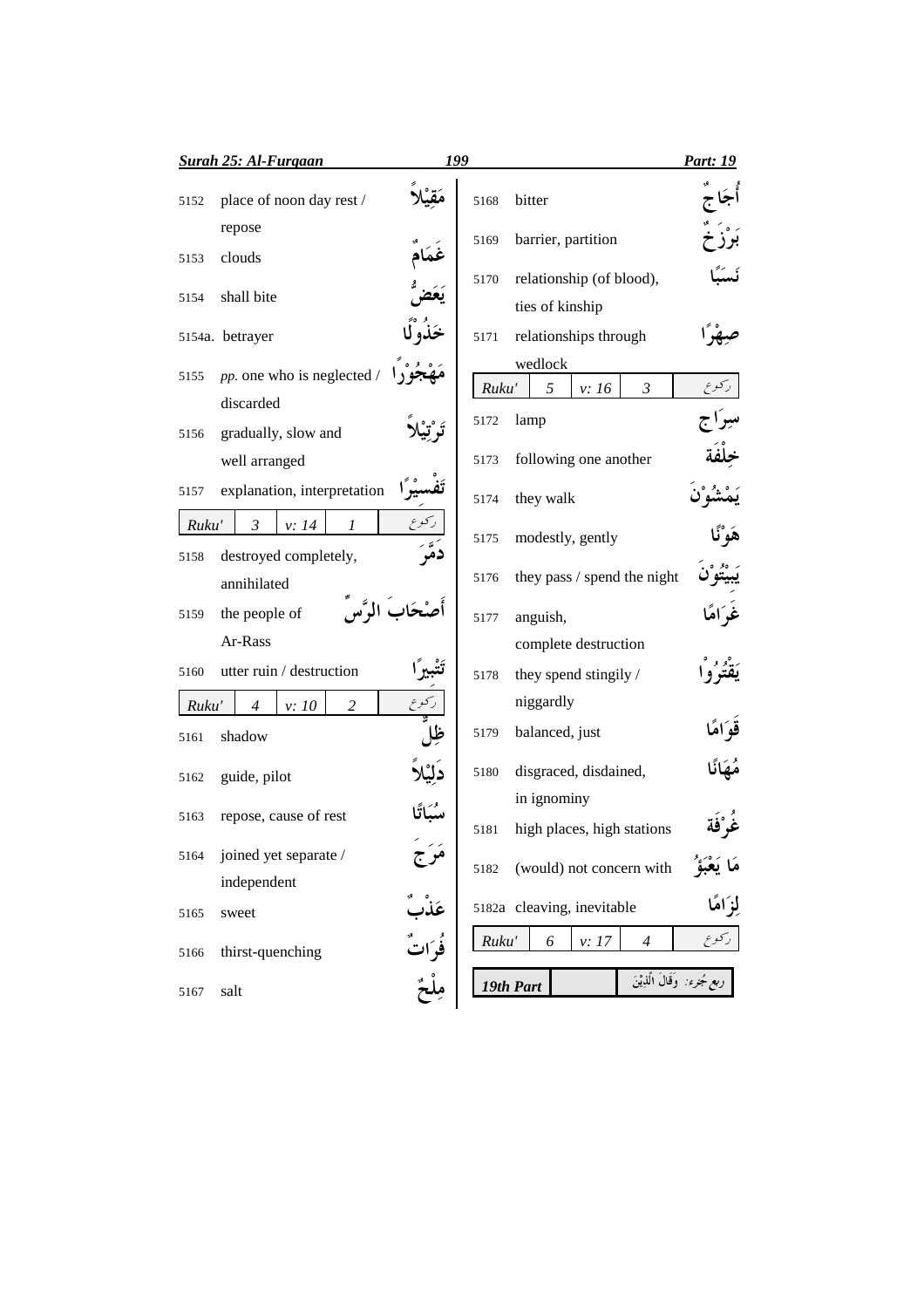| Surah 26: Ash-Shu'araa                                     | 200         |           |                 |                           |                             | <u>Part: 19</u>              |
|------------------------------------------------------------|-------------|-----------|-----------------|---------------------------|-----------------------------|------------------------------|
| { سُوْرَةُ الشَّعَرَآءِ }                                  | 5195        |           |                 |                           | divided, parted, separated  |                              |
| <b>The Poets</b>                                           | 5196        |           |                 | mountain, mound           |                             |                              |
| Surah 26: Ash-Shu'araa                                     | 5197        |           |                 | we brought near           |                             | أَزْلَفْنَا                  |
| ap. those who bow their<br>5183                            |             | Ruku'     | $\overline{4}$  | v: 17                     | 8                           | ر کو ع                       |
| necks in humility                                          | 5198        |           |                 |                           | those who passed before,    | أقدَمُوْن                    |
| 5<br>ر کو ع<br>Ruku'<br>1<br>v: 9                          |             |           | fore-fathers    |                           |                             |                              |
| child<br>5184                                              | 5199        |           |                 | gives me to drink         |                             |                              |
| <i>pp.</i> prisoners<br>5185                               | 5200        |           | im. unite, join |                           |                             |                              |
| 5186<br>serpent                                            | 5201        |           |                 | $pv. fg.$ is brought near |                             |                              |
| Ruku'<br>2<br>v: 24<br>6<br>ركوع                           | 5202        |           |                 |                           | $pv. fg.$ is made manifest, |                              |
|                                                            |             |           |                 | is placed in full view    |                             |                              |
| put off (a while), let (him)<br>5187                       | 5203        |           |                 | be thrown headlong /      |                             |                              |
| wait a while                                               |             |           | hurled          |                           |                             |                              |
| no matter, no harm<br>5188                                 | 5204        |           | friend          |                           |                             |                              |
| $\mathfrak{Z}$<br>$\overline{7}$<br>Ruku'<br>v: 18         | 5205        |           |                 | loving, warm (friend)     |                             |                              |
| troop, band<br>5189                                        |             | Ruku'     | 5               | v: 36                     | 9                           |                              |
| ap. those who enraged,<br>5190                             | 5206        |           |                 |                           | those who are meanest /     |                              |
| offended (others)                                          |             |           | lowest          |                           |                             |                              |
| those who are,<br>5191                                     | 5207        |           | ap. one who     |                           |                             |                              |
| fore-warned those who are<br>fully prepared against danger |             |           |                 | drives away / repulses    |                             |                              |
| at sunrise<br>5192                                         | 5208        |           |                 | pp. those stoned          |                             |                              |
| pp. those who<br>5193                                      |             |           | (to death)      |                           |                             |                              |
| are overtaken                                              |             | 19th Part |                 | 1/2                       |                             | نصف جُزء: وَقَالَ الَّذِيْنَ |
| by no means<br>5194                                        | َ<br>كَلَّا |           |                 |                           |                             |                              |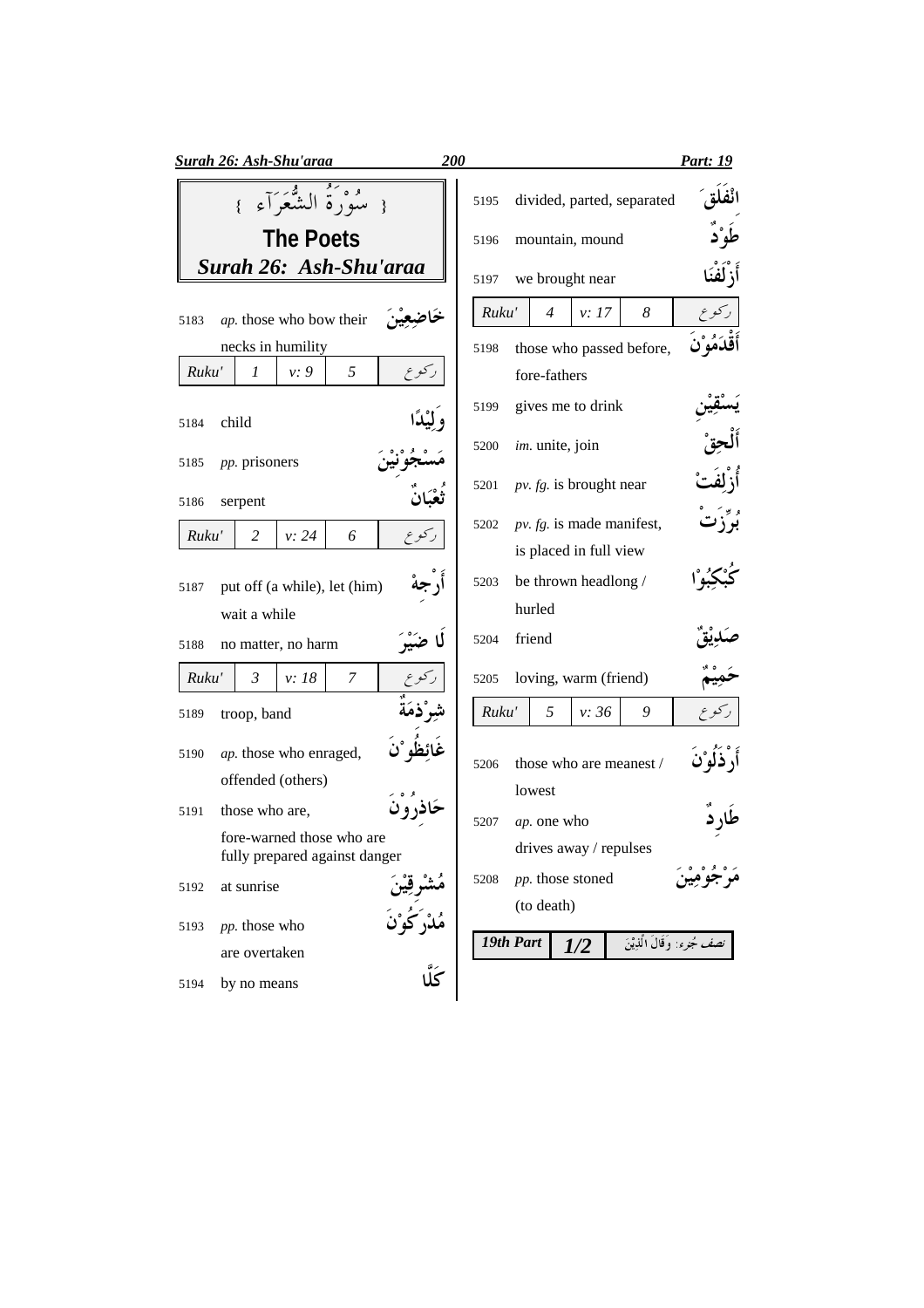| <b>Surah 27: An-Naml</b>           | 201      | <b>Part: 19</b>                                            |
|------------------------------------|----------|------------------------------------------------------------|
| laden, filled<br>5209              |          | We made it traverse,<br>5225                               |
| Ruku'<br>v:18<br>10<br>6           |          | We caused to pass through                                  |
| pl. you build<br>5210              |          | pp. pl. banished,<br>5226                                  |
|                                    |          | removed far, debarred                                      |
| high place<br>5211                 |          | they vindicated,<br>5227                                   |
| strong holds, castles,<br>5212     |          | [took revenge]                                             |
| fine buildings $(sr.$ :            |          | place of turning /<br>5228<br>overturning                  |
| pl. you laid hands, seized<br>5213 |          |                                                            |
| aided, bestowed<br>5214            | أَمَدَّ  | Ruku'<br>v: 36<br>15<br>ر کو ع<br>11                       |
| v: 18<br>11<br>Ruku'<br>7          | ركوع     | سورة الذّ<br>$\mathcal{E}$                                 |
| 5215<br>here                       | هَاهُنَا | <b>The Ants</b>                                            |
| heavily laden,<br>5216             |          | Surah 27: An-Naml                                          |
| near to breaking                   |          | تُلقى<br>pv. sg. you are receiving<br>5229                 |
| skillful<br>5217                   | فارهين   | ثلاثة ارباع جُزء: وفَالَ الَّذِينَ<br>19th Part            |
| Ruku'<br>8<br>v: 19<br>12          |          | flame, burning<br>5230                                     |
| males, sons<br>5218                | ذكران    | borrowed flame,<br>5231                                    |
| those who hate / abhor<br>5219     | قالين    | burning brand                                              |
| old woman<br>5220                  | عجوز     | pl. you may warm<br>5232                                   |
| Ruku'<br>9<br>v: 16<br>13          |          | $pv.$ is blessed<br>5233.                                  |
| wood (collection of<br>5221        | ايحه     | moving, writhing, wriggling<br>5234                        |
| tangled times)                     |          | serpent, snake<br>5235                                     |
| generations<br>5222                | ن ج      | did not look back<br>5236                                  |
| im. make (it) fall<br>5223         |          |                                                            |
| Ruku'<br>10<br>v: 16<br>14         |          | bosom, opening at the neck<br>5237<br>and bosom of a shirt |
| non-Arabs<br>5224                  |          |                                                            |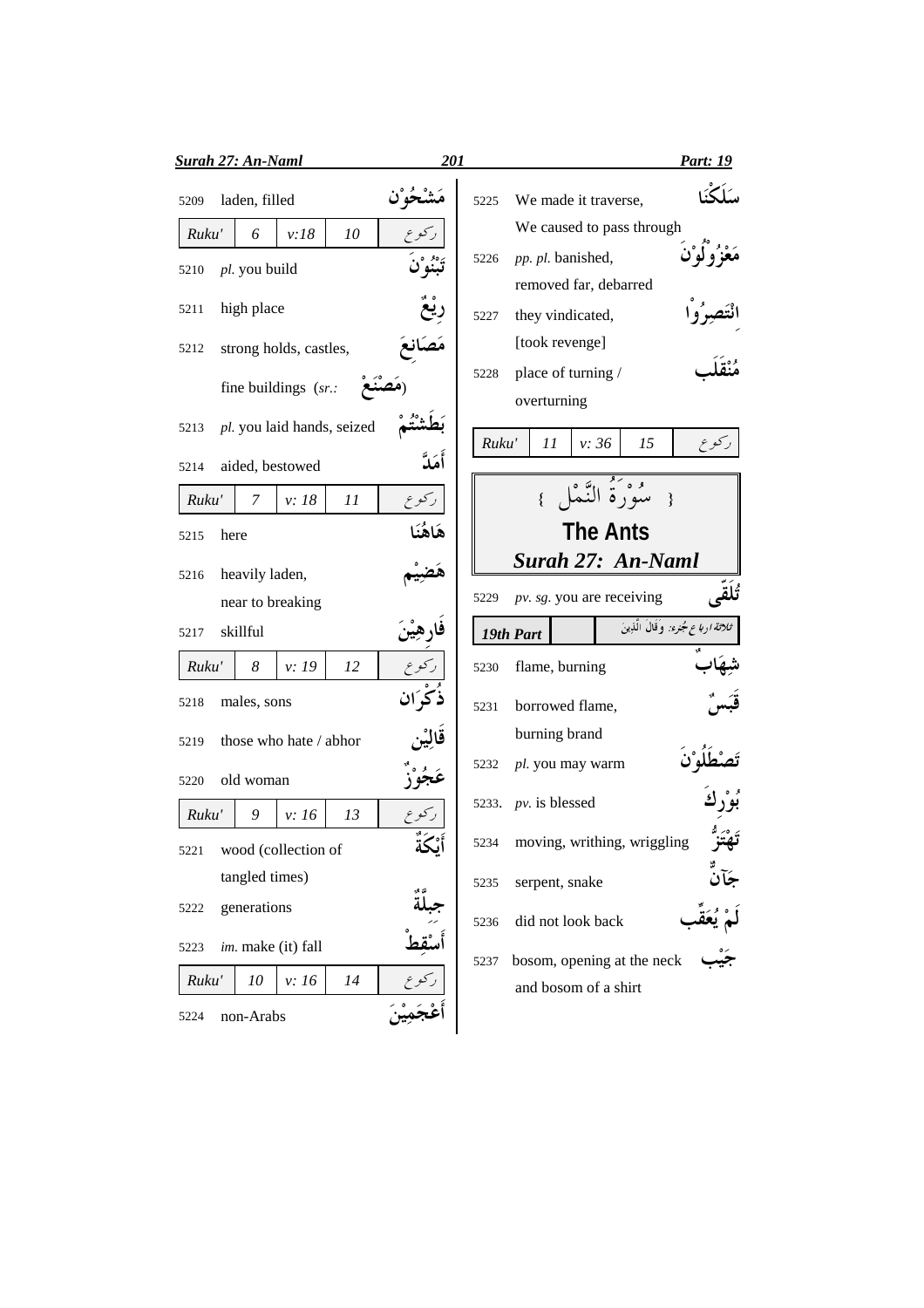|       | <b>Surah 27: An-Naml</b>              | 202   |       |                                | <b>Part: 20</b> |
|-------|---------------------------------------|-------|-------|--------------------------------|-----------------|
| Ruku' | 16<br>v: 14<br>1                      |       | 5255  | glance                         |                 |
| 5238  | language, speech                      |       | 5256  | im. pl. alter, disguise        |                 |
| 5239  | pp. those kept in ranks,              |       | 5257  | just like this                 | هَاكُذَا        |
|       | set in (battle) order                 |       | 5258  | pool, lake                     |                 |
| 5240  | valley of the ants                    |       | 5259  | fg. uncovered / bared          |                 |
| 5241  | ant                                   |       | 5260  | dl. two shanks (lower          |                 |
| 5242  | may not crush                         |       |       | part of leg)<br>(sr.           |                 |
| 5243  | smiled                                |       | 5261  | paved, smoothly paved          |                 |
|       | (vn.                                  |       | 5262  | glasses, crystals              |                 |
| 5244  | laughingly                            |       | Ruku' | $\mathfrak{Z}$<br>18<br>v: 13  |                 |
| 5245  | im. arouse, inspire, dispose          |       | 5263  | groups, men                    |                 |
| 5246  | reviewed, took a muster               |       | 5264  | swear one to another           |                 |
| 5247  | hoopoe (a bird)                       |       | 5265  | we will surely attack at night |                 |
| 5248  | Sheba, name of a country              |       | 5266  | destruction                    |                 |
| 5249  | hidden                                |       | Ruku' | $\overline{4}$<br>v: 14<br>19  |                 |
| 5250  | im. throw down                        |       | 5267  | chosen                         |                 |
| Ruku' | 2<br>v: 17<br>17                      | ركوع  | 5268  | Is Allah?                      |                 |
|       | 5251 <i>ap. fg.</i> one who decides / | قاطعة |       | : أَمَّنْ<br>$\big( Part: 20$  |                 |
|       | resolves                              |       |       |                                |                 |
| 5252  | present, gift                         |       | 5269  | orchards, gardens              |                 |
| 5253  | stalwart, giant                       |       |       | (sr.                           |                 |
| 5254  | returns                               |       | 5270  | beautiful,                     |                 |
|       |                                       |       |       | of shining beauty              |                 |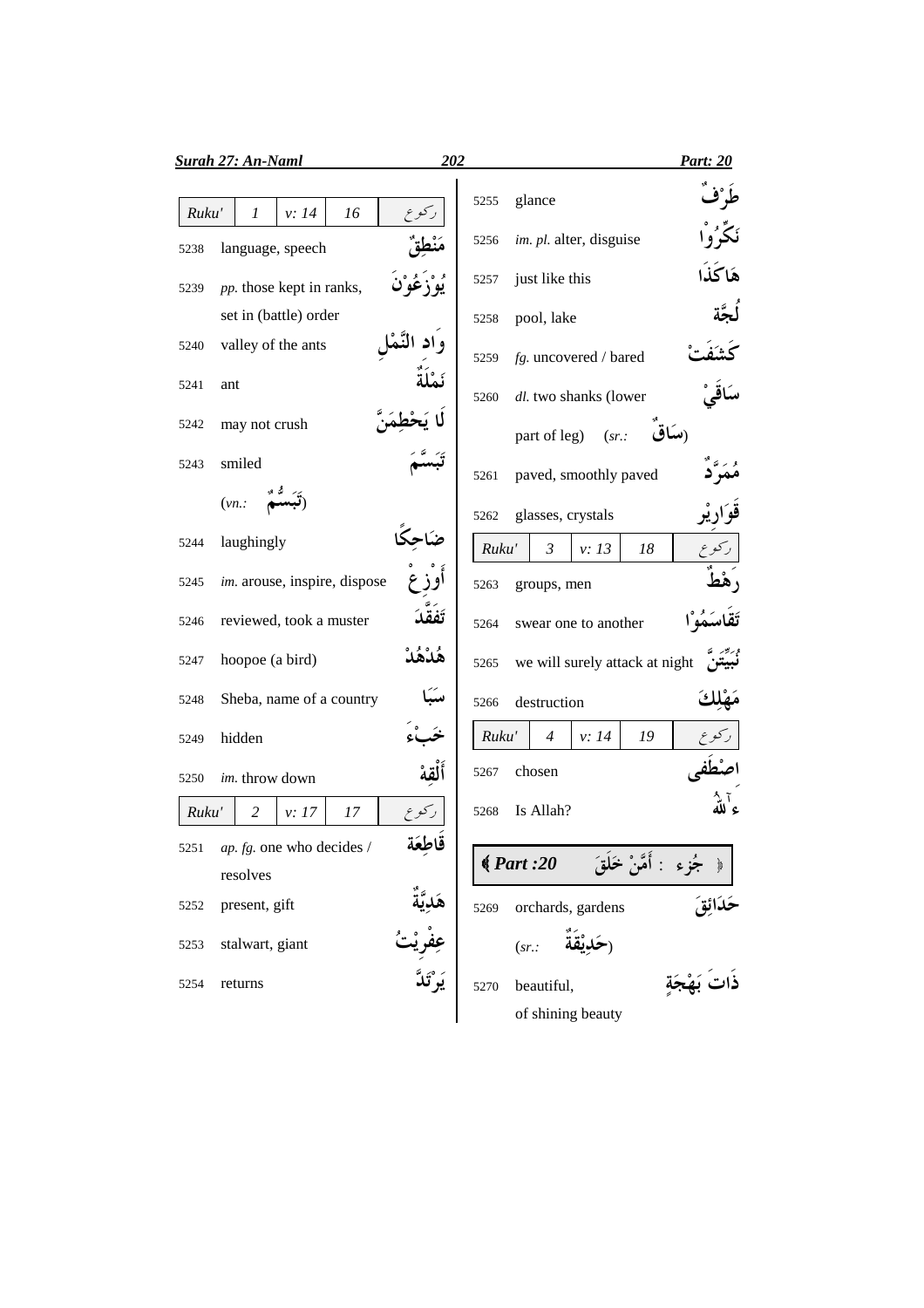| <b>Surah 28: Al-Qasas</b>                                 | 203                                   | <b>Part: 20</b>            |
|-----------------------------------------------------------|---------------------------------------|----------------------------|
| mountains<br>5271                                         | im. fg. trace, follow<br>5285         |                            |
| barrier, separating bar<br>5272                           | from distance<br>5286                 |                            |
| ادارك<br>failed, stopped short<br>5273                    | I point out / direct<br>5287          | أدل                        |
| Ruku'<br>5<br>رکوع<br>v: 8<br>$\mathcal{I}$               | v: 13<br>Ruku'<br>1<br>$\overline{4}$ | ر کو ع                     |
| , دف<br>close behind (in pursuit)<br>5274                 | 1/4<br>20th Part                      | ربع مُجنرء: أَمَّنْ خَلَقَ |
| hide<br>5275                                              |                                       |                            |
| narrates, recounts<br>5276                                | to ask / call for help<br>5288        |                            |
| $\overline{c}$<br>ركوع<br>Ruku'<br>6<br>v: 16             | asked / called for help<br>5289       |                            |
| أَمَّاذَا<br>or what<br>5277                              | struck with fist<br>5290              |                            |
| terrified, smitten,<br>5278                               | vigilant, looking about<br>5291       |                            |
| stricken with terror                                      | yesterday<br>5292                     |                            |
| pl. humbled, in humility<br>5279                          | cries / calls aloud<br>5293           |                            |
| جَامِدَة<br>firmly fixed, solid<br>5280                   | stretches hand to seize<br>5294       |                            |
| $pv$ . are thrown down /<br>5281<br>cast down             | farthest end, uttermost part<br>5295  |                            |
| $\mathfrak{Z}$<br>ركوع<br>Ruku'<br>$\mathcal{I}$<br>v: 11 | running<br>5296                       |                            |
| مثورَةُ الْقَصَصَ<br>$\rightarrow$                        | they counsel /<br>5297                | يَأْتَمِرُونَ              |
|                                                           | deliberate upon                       |                            |
| <b>The Narration</b>                                      | Ruku'<br>$\overline{2}$<br>5<br>v: 8  | كوع                        |
| Surah 28: Al-Qasas                                        | 5298<br>turned his face               | ر که بر<br>توجه            |
| name of a Pharaoh's minister هَامَان<br>5282              | towards<br>5299                       |                            |
| im. fg. suckle<br>5283                                    | fg. dl. keeping back<br>5300          |                            |
| 5283a picked up, took up                                  | are driven away /<br>5301             |                            |
| فَارغًا<br>void (of patience)<br>5284                     | taken back                            |                            |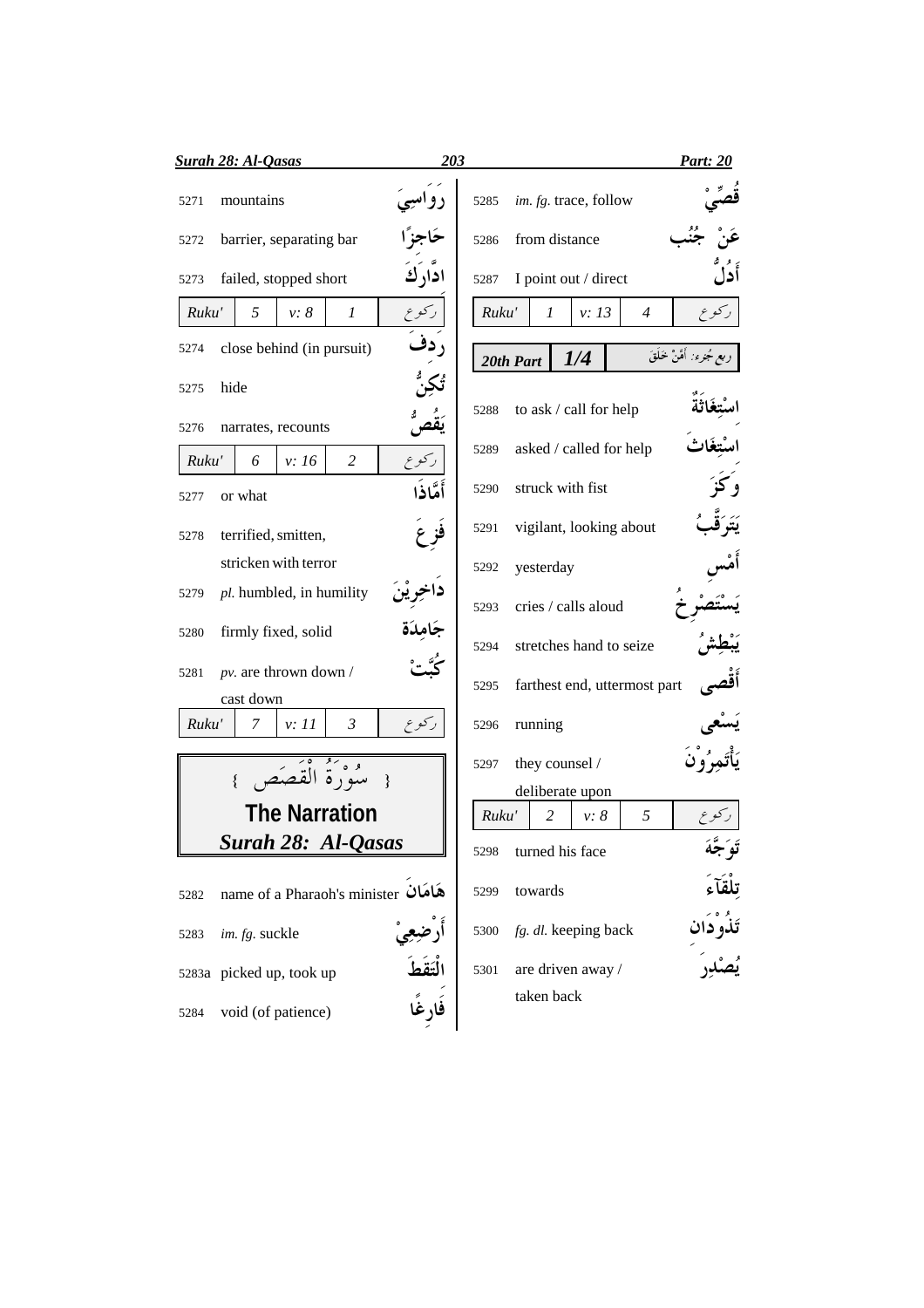|       | Surah 28: Al-Qasas             | 204                       |                                       |       |                          | <b>Part: 20</b>           |
|-------|--------------------------------|---------------------------|---------------------------------------|-------|--------------------------|---------------------------|
| 5302  | shepherds, herdsmen            | رعَاء                     | Ruku'<br>$\overline{4}$               | v: 14 | 7                        |                           |
|       | (sr.                           |                           | prolonged<br>5321                     |       |                          | طاو ل                     |
| 5303  | bashfully, shyly               |                           | dweller<br>5322                       |       |                          | ثاو پًا                   |
| 5304  | im. engage on wages, hire      |                           | 5<br>Ruku'                            | v: 8  | 8                        |                           |
| 5305  | $fg$ . one                     |                           | we caused (it) to reach<br>5323       |       |                          |                           |
| 5306  | dl. fg. these two              |                           | 20th Part                             | 1/2   |                          | نصف مُجرء: أَمَّنْ خَلَقَ |
| 5307  | (sr.<br>years                  |                           | we do not desire / seek<br>5324       |       |                          |                           |
| 5308  | whichever, which one           | أيّمَد                    | $pv$ . we shall be<br>5325            |       |                          |                           |
| Ruku' | $\mathfrak{Z}$<br>v: 7<br>6    | ركوع                      | snatched away                         |       |                          |                           |
| 5309  | traveled, journeyed            | سکار                      | fg. exulted,<br>5326                  |       |                          |                           |
| 5310  | a brand (of fire),             |                           | rejoice exceedingly<br>Ruku'<br>6     | v: 10 | 9                        |                           |
|       | a burning coal                 |                           |                                       |       |                          |                           |
| 5311  | side, bank                     |                           | chooses<br>5327                       |       |                          |                           |
| 5312  | field, ground                  |                           | choice<br>5328                        |       |                          |                           |
| 5313  | these two                      | ذانكَ                     | everlasting, perpetual<br>5329        |       |                          | سَه ٛهَ                   |
| 5314  | more eloquent                  |                           | light<br>5330                         |       |                          |                           |
| 5315  | helper, support                |                           | Ruku'<br>7                            | v: 15 | 10                       | ئۇ °،                     |
| 5316  | we will strengthen             |                           | weigh down,<br>5331                   |       | to be too heavy a burden |                           |
| 5317  | arm                            |                           | we made (something)<br>5332           |       |                          |                           |
| 5318  | they shall not reach           | عَضُدًا<br>لَا يَصِلُوْنَ | to sallow<br>Ah! it is indeed<br>5333 |       |                          |                           |
| 5319  | im. kindle / light (fire)      | أَوْقِدْ                  | Ruku'<br>8                            | v: 7  | 11                       |                           |
| 5320  | pp. those who are              |                           | ordained, imposed<br>5334             |       |                          |                           |
|       | hateful / cast away / despised |                           |                                       |       |                          |                           |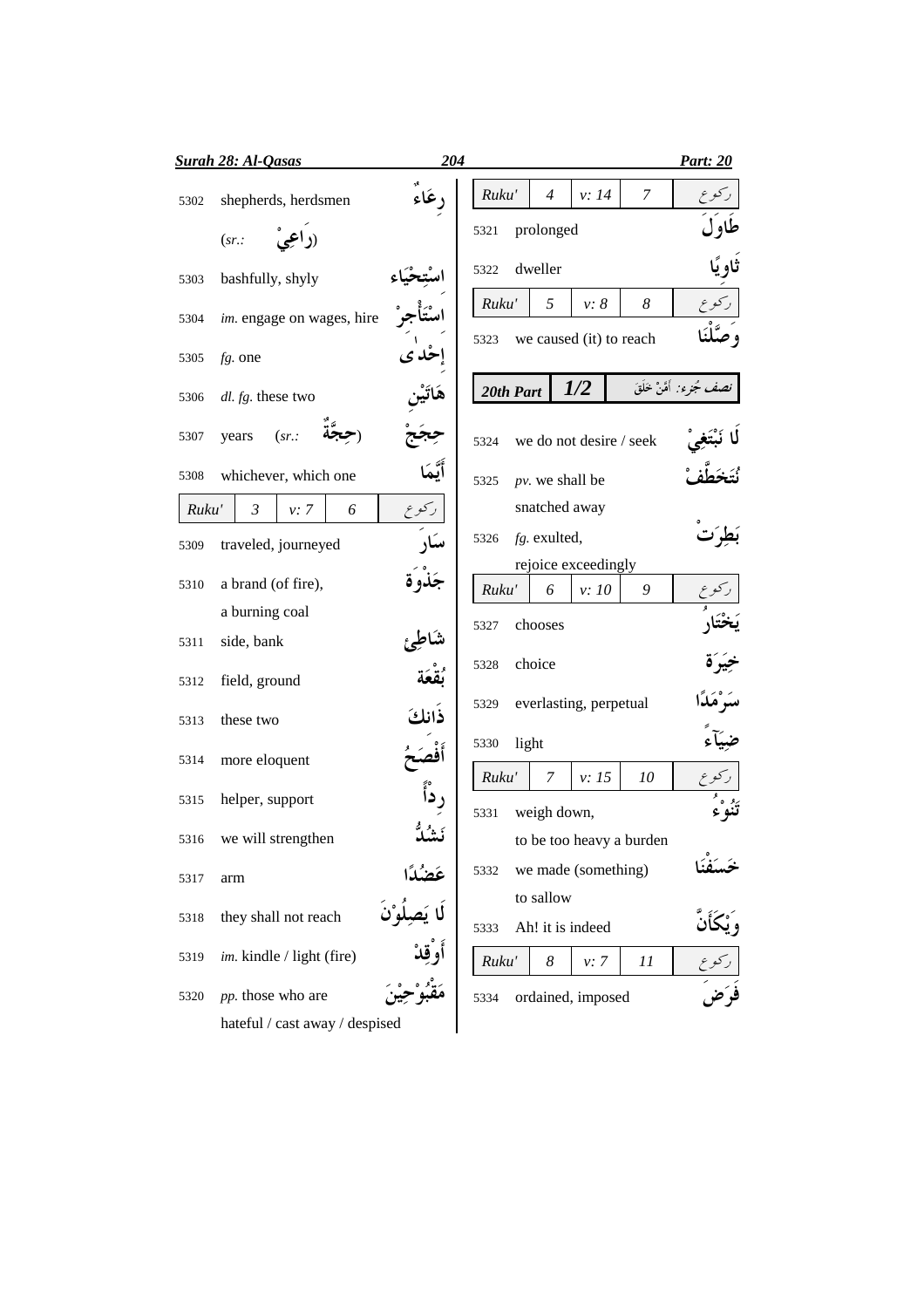| <b>Surahs 29-30: Al-'Ankaboot, Al-Rome</b><br>205 |                             |                     |                              |                                          |  |  |  |  |  |
|---------------------------------------------------|-----------------------------|---------------------|------------------------------|------------------------------------------|--|--|--|--|--|
| 5335                                              | , آد<br>one who brings back |                     |                              |                                          |  |  |  |  |  |
| 5336                                              | place of return, home       |                     |                              |                                          |  |  |  |  |  |
| 5337                                              | you hope / expect           |                     |                              |                                          |  |  |  |  |  |
| Ruku'                                             | 9                           | v: 6                | 12                           |                                          |  |  |  |  |  |
|                                                   | 20th Part $3/4$             |                     |                              | ث <i>لاثة ارباع جُزء:</i> أَهَّنْ خَلَقَ |  |  |  |  |  |
|                                                   |                             |                     | { سُوْرَةُ الْعَنْكَبُوْتَ } |                                          |  |  |  |  |  |
|                                                   |                             | <b>The Spider</b>   |                              |                                          |  |  |  |  |  |
|                                                   | Surah 29: Al-'Ankaboot      |                     |                              |                                          |  |  |  |  |  |
| 5338                                              | sure to come                |                     |                              |                                          |  |  |  |  |  |
| 5339                                              | pv. made to suffer,         |                     |                              |                                          |  |  |  |  |  |
|                                                   | is afflicted                |                     |                              |                                          |  |  |  |  |  |
| Ruku'                                             | 1                           | v: 13               | 13                           |                                          |  |  |  |  |  |
| 5340                                              | produces, creates,          |                     |                              |                                          |  |  |  |  |  |
|                                                   | brings forth                |                     |                              |                                          |  |  |  |  |  |
|                                                   | $(vn)$ :                    | ( <b>إِنْشَاء</b> َ |                              |                                          |  |  |  |  |  |
| 5341                                              | pv. pl. you will be turned  |                     |                              |                                          |  |  |  |  |  |
| Ruku'                                             | 2                           | v: 9                | 14                           |                                          |  |  |  |  |  |
|                                                   | 5342 <i>im. pl.</i> burn    |                     |                              |                                          |  |  |  |  |  |
| 5343                                              | council, assembly, meeting  |                     |                              | ئادي<br>-                                |  |  |  |  |  |
| Ruku'                                             | 3                           | v: 8                | 15                           |                                          |  |  |  |  |  |
| 5344                                              | grieved, troubled           |                     |                              | ترتی<br>نَگُهُّا                         |  |  |  |  |  |
| 5345                                              | in self, within oneself,    |                     |                              |                                          |  |  |  |  |  |
|                                                   | in heart                    |                     |                              |                                          |  |  |  |  |  |

|       |                            |                     |    | <b>Part: 21</b> |
|-------|----------------------------|---------------------|----|-----------------|
| 5346  | earthquake                 |                     |    |                 |
| 5347  | <i>ap.</i> keen observers, |                     |    |                 |
|       |                            | those with insight  |    |                 |
| 5348  | blast, awful cry           |                     |    |                 |
| 5349  | spider                     |                     |    |                 |
| 5350  |                            | frailest, flimsiest |    |                 |
| Ruku' | $\overline{4}$             | v: 14               | 16 |                 |

## Part 20th ends

It is surely a favor of Allah who enabled you to memorize the meanings of the Qur'aanic words up to this point. So far, we have given the marks of "Ruku" : ترکــــــــو ع: but hence forward the practice is discontinued as the number of words will be smaller in each Ruku. Other marks such as those of  $1/4$ th,  $1/2$ and 3/4th Part (Parah) will be retained.

﴿ جُزِء: اُثْلُ مَآأُوْحِيَ  $\big\langle Part: 21 \big\rangle$ 5351 fg. forbids, restrains 5352 you do not write / transcribe  $(\nu n.$ : تَحَطُّ **The Romans Surah 30: Ar-Room** 5353 *pv*. have been overcome/ defeated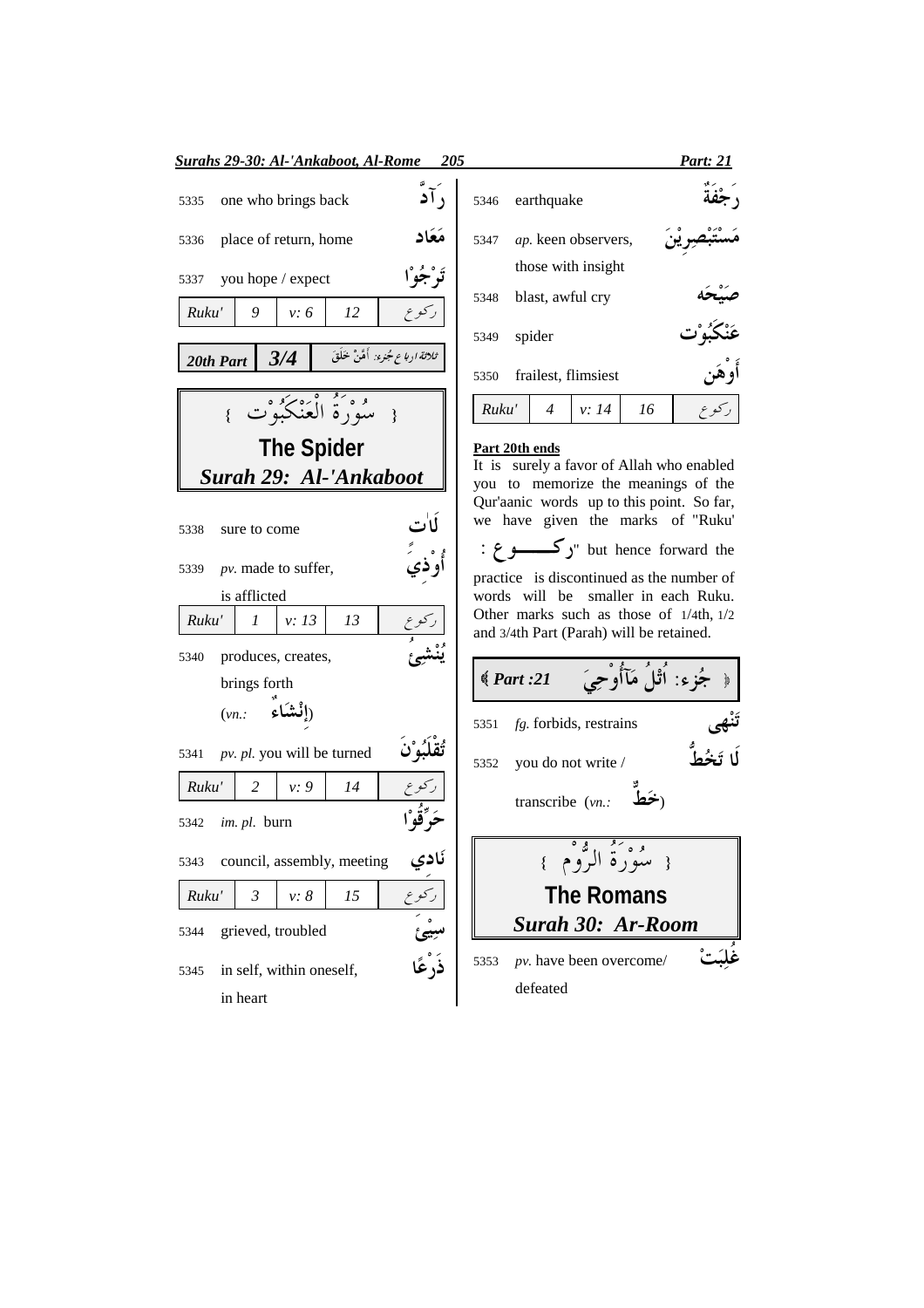|      | <b>Surah 31: Lugman</b>                              | 206               |      |                                           | <b>Part: 21</b>                   |
|------|------------------------------------------------------|-------------------|------|-------------------------------------------|-----------------------------------|
| 5354 | nearby land                                          | أَدْنَى الْأَرْضِ | 5370 | they make provision                       |                                   |
| 5355 | soon they will overcome, سَيَغْلِبُوْنَ              |                   | 5371 | $fg$ . raises                             |                                   |
|      | be victorious                                        |                   | 5372 | rain                                      |                                   |
| 5356 | tilled, dug                                          | أتَارُوْا         |      |                                           |                                   |
| 5357 | populated, built upon it                             | عَمَرُوا          | 5373 | yellow (colored),<br>turned to yellow     |                                   |
| 5358 | garden, mead                                         |                   | 5374 | weakness                                  |                                   |
| 5359 | pv. pl. will be made happy                           |                   | 5375 | gray hair due to old age                  |                                   |
| 5360 | you enter night                                      | تُمْسُوْنَ        | 5376 | those who make amends $\ddot{\mathbf{u}}$ |                                   |
|      | (evening: (هَسَاءٌ)                                  |                   | 5377 | let not them make                         |                                   |
| 5361 | you enter the morning                                |                   |      | (you) impatient or excited                |                                   |
|      | (afternoon:                                          |                   |      | { سُوَرَةٌ لُقْمَانَ }                    |                                   |
| 5362 | you are scattered                                    |                   |      | Luqmaan (The wise)                        |                                   |
|      |                                                      | أَهْوَلَ          |      | Surah 31: Luqmaan                         |                                   |
| 5363 | most easy, easier                                    |                   | 5378 | idle tale,                                |                                   |
|      | ربع جُزء: اُٿلُ مَآ أُوْحِيَ ۖ ۖ<br>1/4<br>21th Part |                   |      | pastime discourse                         |                                   |
|      |                                                      |                   | 5379 | pillars                                   |                                   |
| 5364 | ap. those who turn to                                |                   |      | 1/2<br>21th Part                          | نصف جُمْرَءَ: أُثْلُ مَآ أُوْحِيَ |
| 5365 | countenance / face                                   |                   |      |                                           |                                   |
|      | of Allah, pleasure of Allah                          |                   | 5380 | mustard                                   |                                   |
| 5366 | usury                                                | ٠۱.               | 5381 | rock                                      |                                   |
| 5367 | increases                                            |                   | 5382 | firmness of purpose,                      |                                   |
|      |                                                      |                   |      | firmness in affairs                       |                                   |
| 5368 | does not increase                                    |                   | 5383 | ni. do not turn,                          |                                   |
| 5369 | they are                                             |                   |      | do not swell                              |                                   |
|      | separated / divided                                  |                   | 5384 | cheek                                     |                                   |
|      |                                                      |                   |      |                                           |                                   |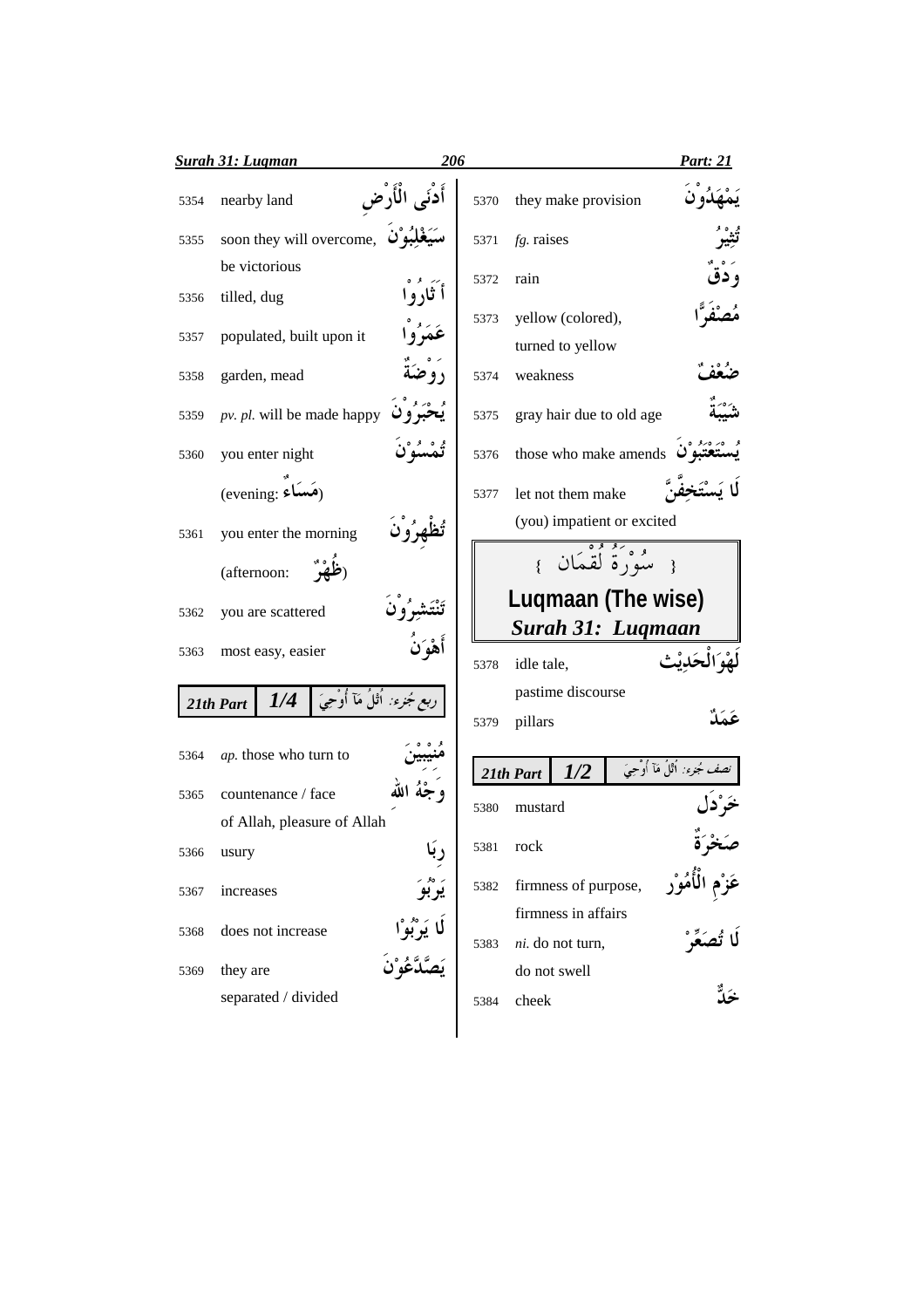|      | Surahs 32-33: As-Sajdah, Al-Ahzaab                         |        | Part: 18 |                                      |                               |
|------|------------------------------------------------------------|--------|----------|--------------------------------------|-------------------------------|
| 5385 | braggart, vainglorious                                     | سختاا  | 5397     | inside of body, breast               |                               |
| 5386 | im. be moderate                                            |        | 5398     | nearer, closer                       |                               |
|      | 5386a harshest abominable                                  |        | 5399     | (س طن)<br>$pv.$ written              |                               |
| 5387 | voice (pl.: أصْوَات                                        |        |          | in lines                             |                               |
| 5388 | made it flow, completed                                    |        | 5400     | throats                              |                               |
| 5389 | kept to the middle course,                                 |        | 5401     | $pv.$ were / was tried               |                               |
|      | he who compromises /                                       |        | 5402     | old name of Al-Madinah               |                               |
|      | stops in between                                           |        |          | sides (sr.:                          |                               |
| 5390 | traitor, perfidious                                        | ختار   | 5403     |                                      |                               |
|      |                                                            |        | 5404     | did not stay                         |                               |
| 5391 | one who can be of                                          |        |          |                                      |                               |
|      | avail to another                                           |        | 5405     | those who keep back /                |                               |
| 5392 | rain                                                       |        |          | hinder                               |                               |
| 5393 | tomorrow                                                   | غَدًا  | 5406     | come along                           |                               |
|      |                                                            |        | 5407     | being sparing of                     |                               |
| 5394 | $fg$ . knows not                                           |        |          | their help, niggardly                |                               |
|      | مْدِينُهُ السَّجْدَة                                       |        | 5408     | roll, revolve                        |                               |
|      | <b>The Prostration</b>                                     |        | 5409     | sharp                                |                               |
|      | Surah 32: As-Sajdah                                        |        | 5410     | pl. inhabitants of desert,           | بَادو ن                       |
|      |                                                            |        |          | [those living outside towns /cities] |                               |
| 5395 | forsake, leave off                                         | تتخافى |          | ( بَاد<br>(sr.                       |                               |
|      | 5396 we lead / drive                                       |        |          |                                      |                               |
|      |                                                            |        | 5411     | Wandering Arabs,                     | أغراب                         |
|      | ثلاثة ادباع جُنزء: أُثْلُ مَآ أُوُحِيَ<br>3/4<br>21th Part |        |          | <b>Bedouins</b>                      |                               |
|      |                                                            |        | 5412     | vow, pledge                          |                               |
|      | { سوْرَةُالْأَجْزَابِ }                                    |        | 5413     | fortress, strongholds                | نَحْبٌ<br>صَيَاصِيْ<br>قَذَفَ |
|      | <b>The Confederates</b>                                    |        |          |                                      |                               |
|      | Surah 33: Al-Ahzaab                                        |        | 5414     | past tense cast, [put in]            |                               |
|      |                                                            |        |          |                                      |                               |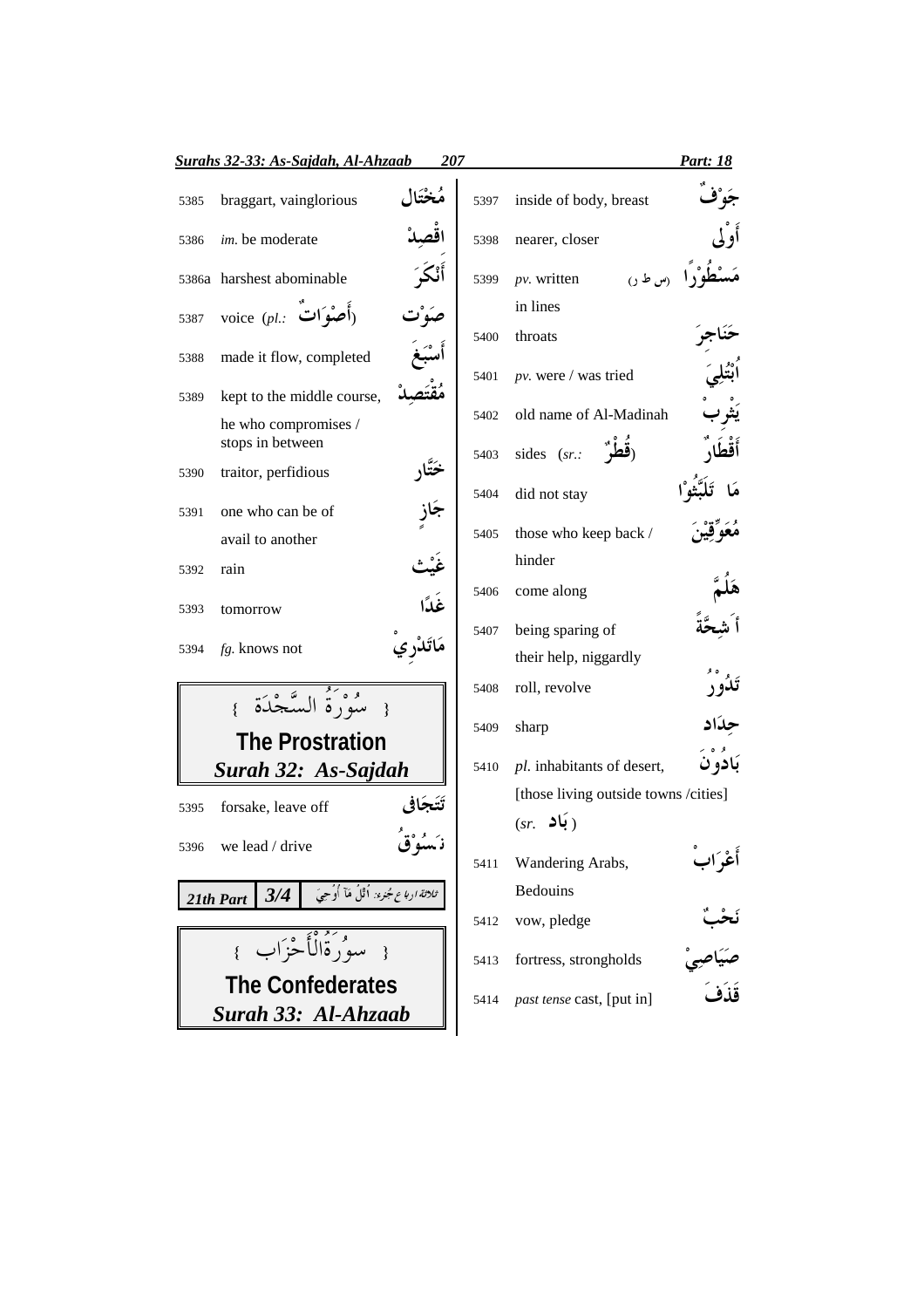|      | <u>Surah 34: Saba</u>              | 208     |      |                |                          |                                  | <b>Part: 22</b> |
|------|------------------------------------|---------|------|----------------|--------------------------|----------------------------------|-----------------|
| 5415 | you tread, set foot                |         | 5434 | salutation     |                          |                                  |                 |
| 5416 | release                            |         | 5435 |                | fg. they draw close      |                                  |                 |
|      | $\big\langle Part: 22 \big\rangle$ |         | 5436 |                | outer garments,          |                                  |                 |
| 5417 | bedizenment, to make               |         |      |                | wrapping garments        |                                  |                 |
|      | dazzling display                   |         | 5437 |                | those who stir up        |                                  |                 |
|      |                                    |         |      |                |                          | sedition, spreading false rumors |                 |
| 5418 | want                               |         | 5438 |                |                          | we will setup against them       |                 |
| 5419 | we gave in marriage                |         | 5439 |                | they will not be         |                                  |                 |
| 5420 | adopted children                   | أدعياء  |      |                |                          | (able to stay as) neighbors      |                 |
| 5421 | fathers                            |         | 5440 | pp. accursed,  |                          |                                  |                 |
|      |                                    |         |      |                | those who are cursed     |                                  |                 |
| 5422 | sends blessings                    |         | 5441 | they are found |                          |                                  |                 |
| 5423 | im. disregard                      | د ع     | 5442 |                | slain with fierceness,   |                                  |                 |
| 5424 | returned, gave as                  | أَفَاءَ |      |                | fierce slaughter         |                                  |                 |
|      | spoils of war                      |         |      | 22nd Part      | 1/4                      | ءِ: وَمَن يَّقْنُتْ              |                 |
| 5425 | you may put off / defer            |         | 5443 |                | what will make           |                                  |                 |
| 5426 | you may take / receive             |         |      |                | you understand           |                                  |                 |
| 5427 | you set aside                      |         | 5444 |                | our leaders / chiefs     |                                  |                 |
|      |                                    |         | 5445 | our great ones |                          |                                  |                 |
| 5428 | watcher                            |         | 5446 |                | straight (to the point), |                                  |                 |
| 5429 | preparation (of food)              | إنّا    |      |                |                          |                                  |                 |
| 5430 | those who sit                      |         |      |                | justly appropriate       |                                  |                 |
|      | whole-heartedly                    |         |      |                | و وَرُوْ سَبَأَ }        |                                  |                 |
| 5431 | they send blessing                 |         |      |                |                          | The City of Saba                 |                 |
| 5432 | im. pl. send blessing              |         |      |                |                          | Surah 34: Saba                   |                 |
| 5433 | im. pl. salute                     |         | 5447 |                | escapes not, hidden not  |                                  |                 |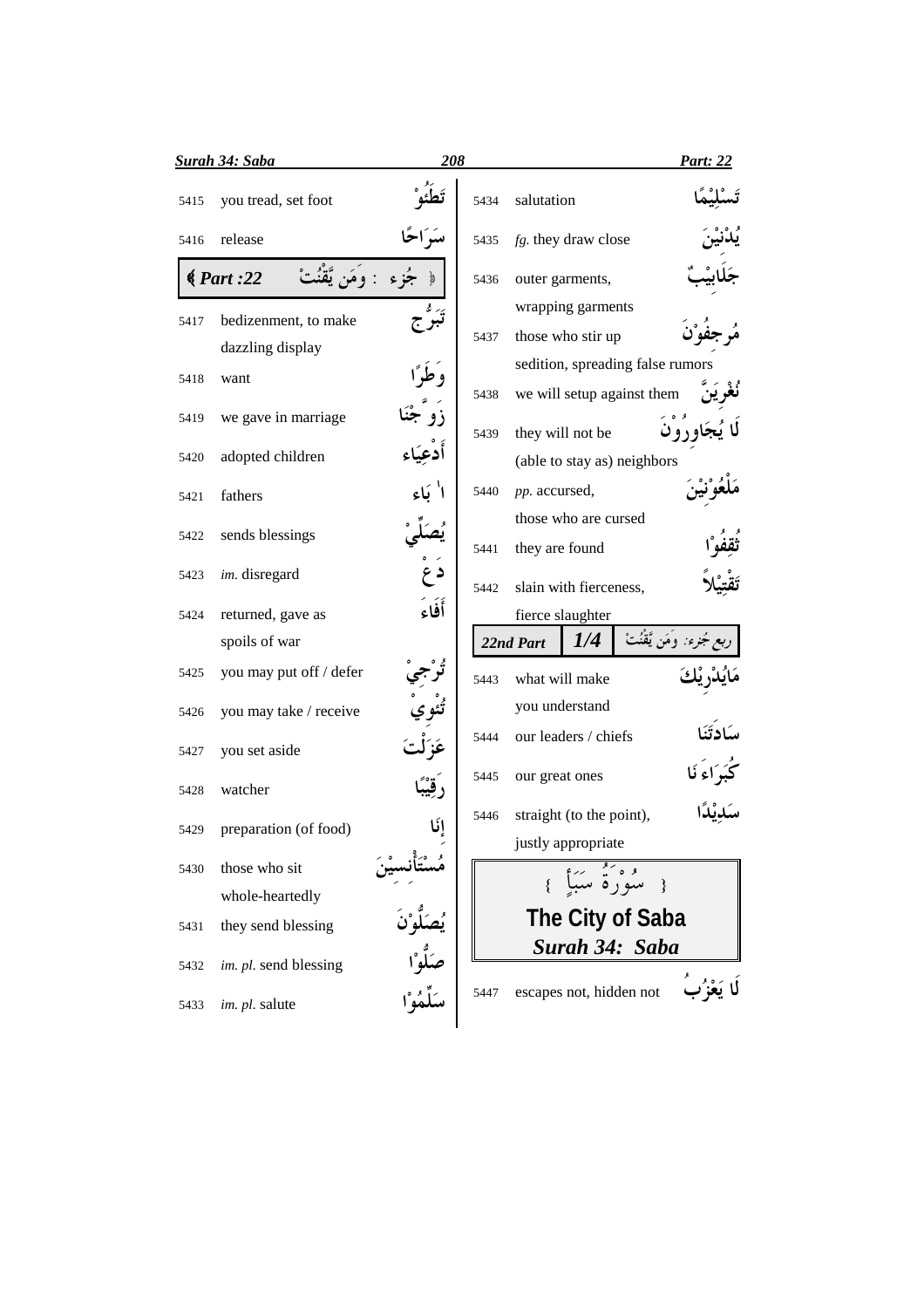|      | Surah 35: Al-Fatir          | 209      |      |               |                          |                            | Part: 22                   |
|------|-----------------------------|----------|------|---------------|--------------------------|----------------------------|----------------------------|
| 5448 | scattered to pieces         |          | 5467 | fruits, food  |                          |                            |                            |
| 5449 | echo with me,               |          | 5468 | bitter        |                          |                            |                            |
|      | repeat with me              |          |      | tamarisk      |                          |                            |                            |
| 5450 | we made soft                | أَلَنَّا | 5469 |               |                          |                            |                            |
| 5451 | coats of mail               |          | 5470 | lote tree     |                          |                            |                            |
| 5452 | measure                     |          | 5471 |               | fear is removed          |                            |                            |
| 5453 | links                       |          | 5472 | you joined    |                          |                            |                            |
|      |                             |          |      | 22nd Part     | 1/2                      |                            | نصف مُجزء: وَمَن يَْقُنُتْ |
| 5454 | its morning stride / course |          | 5473 | pp. pl. those |                          |                            |                            |
| 5455 | its evening stride / course |          |      | made to stand |                          |                            |                            |
| 5456 | we made it flow             | أسلْنَا  | 5474 |               | lofty halls, mansions    |                            |                            |
| 5457 | fount of molten copper      |          | 5475 | he replaces   |                          |                            |                            |
| 5458 | arches, fortresses          |          | 5476 |               | one tenth (1/10th)       |                            |                            |
| 5459 | images (sr.:                |          | 5477 | hurls, casts  |                          |                            |                            |
| 5460 | large dishes                | جفان     | 5478 |               | they are terrified       |                            |                            |
| 5461 | tank, reservoirs            | چه اد    | 5479 | no escape     |                          |                            | لا فوْت                    |
| 5462 | cauldrons, huge pots        | قدُور    | 5480 | to reach      |                          |                            | تَنَاو َش                  |
|      | (sr.                        |          | 5481 |               | people of their kind,    |                            |                            |
|      |                             |          |      | partisans     | $\overline{\mathcal{F}}$ |                            |                            |
|      | fixed, set firm             |          | IГ   |               |                          | { سُوْرُةً فَاطِرٍ }       |                            |
| 5464 | his staff                   |          |      |               |                          | The Originator of Creation |                            |
| 5465 | flood (released)            |          |      |               |                          | <b>Surah 35: Fatir</b>     |                            |
|      | from the dams               |          | 5482 | with wings    |                          |                            | أولِيْ أَج                 |
| 5466 | of, having                  |          |      | (sr.          | (جَنَاح                  |                            |                            |
|      |                             |          |      |               |                          |                            |                            |